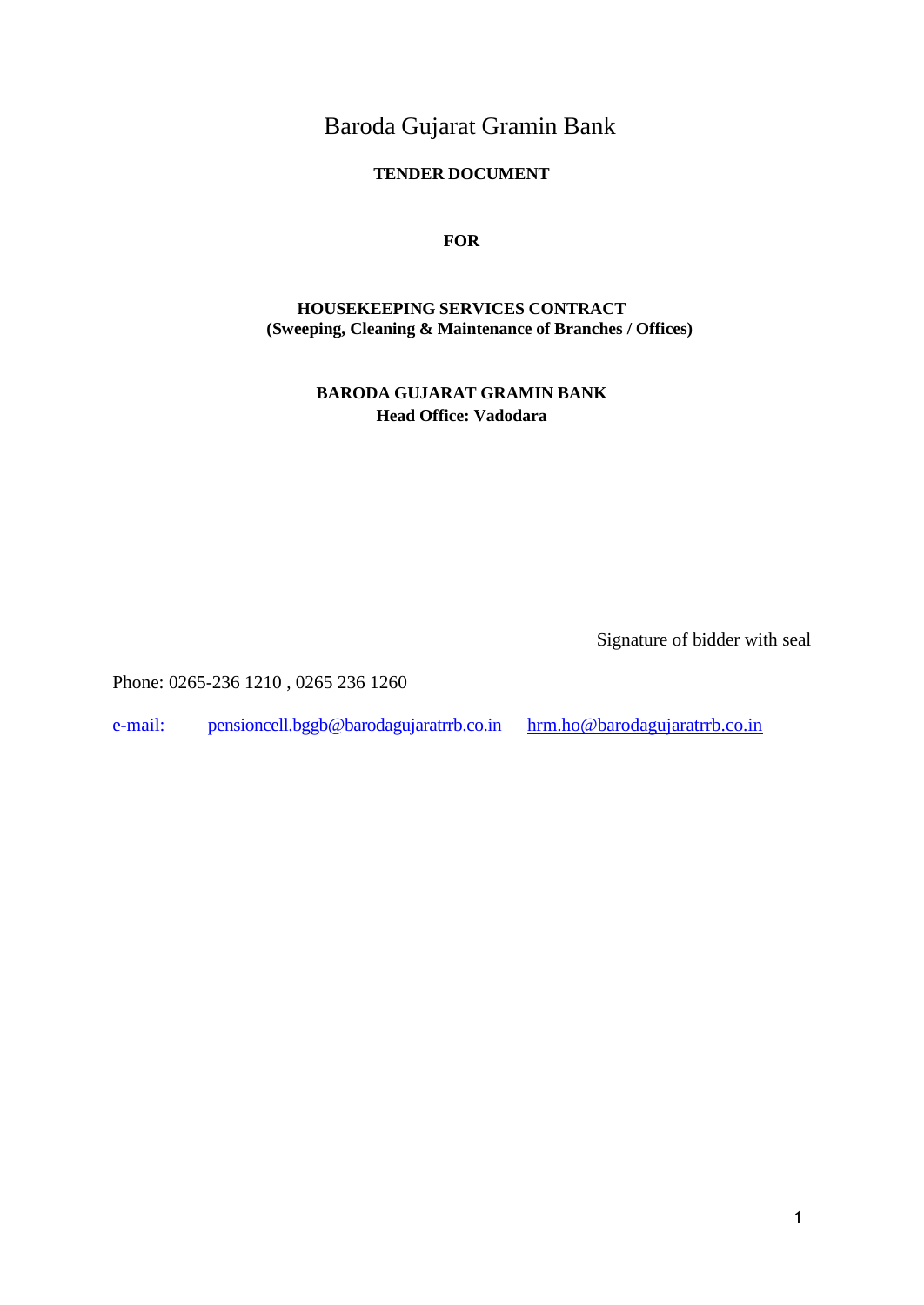#### **BARODA GUJARAT GRAMIN BANK H.O: Vadodara,**

e-mail: pensioncell.bggb@barodagujaratrrb.co.in [hrm.ho@barodagujaratrrb.co.in](mailto:hrm.ho@barodagujaratrrb.co.in)

Phone: 0265-236 1210 : 0265 236 1260

BGGB:HO:HRM:04:- 112- RFP-RE-TENDER-HOUSEKEEPING Date: 04.02.2022

All Eligible Agencies/Firms/Contractors

Dear Sir,

### **Sub : Hiring of Services of Sweeping, Cleaning & Maintenance functions at Branches / Offices of the Bank.**

Baroda Gujarat Gramin Bank is a Regional Rural Bank sponsored by Government of India, Government of Gujarat & Bank of Baroda having -487- branches network in the districts of Vadodara, Bharuch, Narmada, Anand, Kheda, Chhotaudepur, Panchmahal, Dahod, Mahisagar, Surat, Valsad, Navsari, The Dangs, Tapi, Banaskantha, Patan, Mehsana, Ahmedabad, Aravali, Sabarkantha, Gandhinagar and Kutch of Gujarat state.

 In cancellation of our earlier tender No.BGGB:HO:HRM:04:19 RFP-TENDER-HOUSEKEEING dtd.05.01.2022 the Bank is proposing to outsource the services of **Sweeping, Cleaning and Maintenance functions by engaging Firms / Agencies involved in providing such type of services** for around **250 to 300** Branches/ Offices in above Districts of Gujarat. The Bank invites the comprehensive proposal (sealed tenders) from the **Firms/Agencies** who intended to provide said services as per terms & conditions of this document. Terms and conditions, format for technical bid and financial bid for providing the services are enclosed.

- **1.** The intending agencies are requested to visit the site of work before quoting for getting idea of the working area.
- **2.** The format shall be completely filled in & submitted in sealed cover in the name of "**The General Manager, Baroda Gujarat Gramin Bank, Head Office: Vadodara**". The Technical bids and Financial bids are to be submitted separately by mentioning the words "Technical Bid" / "Financial Bid" on the respective cover specifically. Both the cover i.e. Technical Bid & Financial Bid should be kept in one sealed cover and submitted at **Head Office, Vadodara** before the due date and time. The last date for receipt of Sealed Quotations is **19.02.2022 at 5.00 PM.**

Please note that the bids which satisfy the technical specifications as per our requirement will be considered. SCHEDULE

| <b>START DATE</b>          | 04.02.2022                                                                                   |
|----------------------------|----------------------------------------------------------------------------------------------|
| PRE BID MEETING            | 14.02.2022 (02.30PM)                                                                         |
| <b>LAST DATE FOR</b>       | 19.02.2022 (5.00 PM)                                                                         |
| <b>ACCEPTANCE OF BIDS</b>  |                                                                                              |
| Last date for queries      | The Bidders intending to participate in the tender shall raise all their                     |
|                            | queries if any for seeking clarification on or before 5.00 PM on                             |
|                            | 11.02.2022 facilitating providing clarifications in the pre-bid                              |
|                            | meeting on 14.02.2022. The bidder seeking clarifications should                              |
|                            | invariably attend pre-bid meeting scheduled on 14.02.2022.                                   |
| Technical bid opening date | The Technical Bids will be opened on 21.02.2022 at 10.30 AM                                  |
| Financial bid opening date | Financial bids will be opened on 23.02.2022 at 3.00 PM after<br>evaluation of Technical Bids |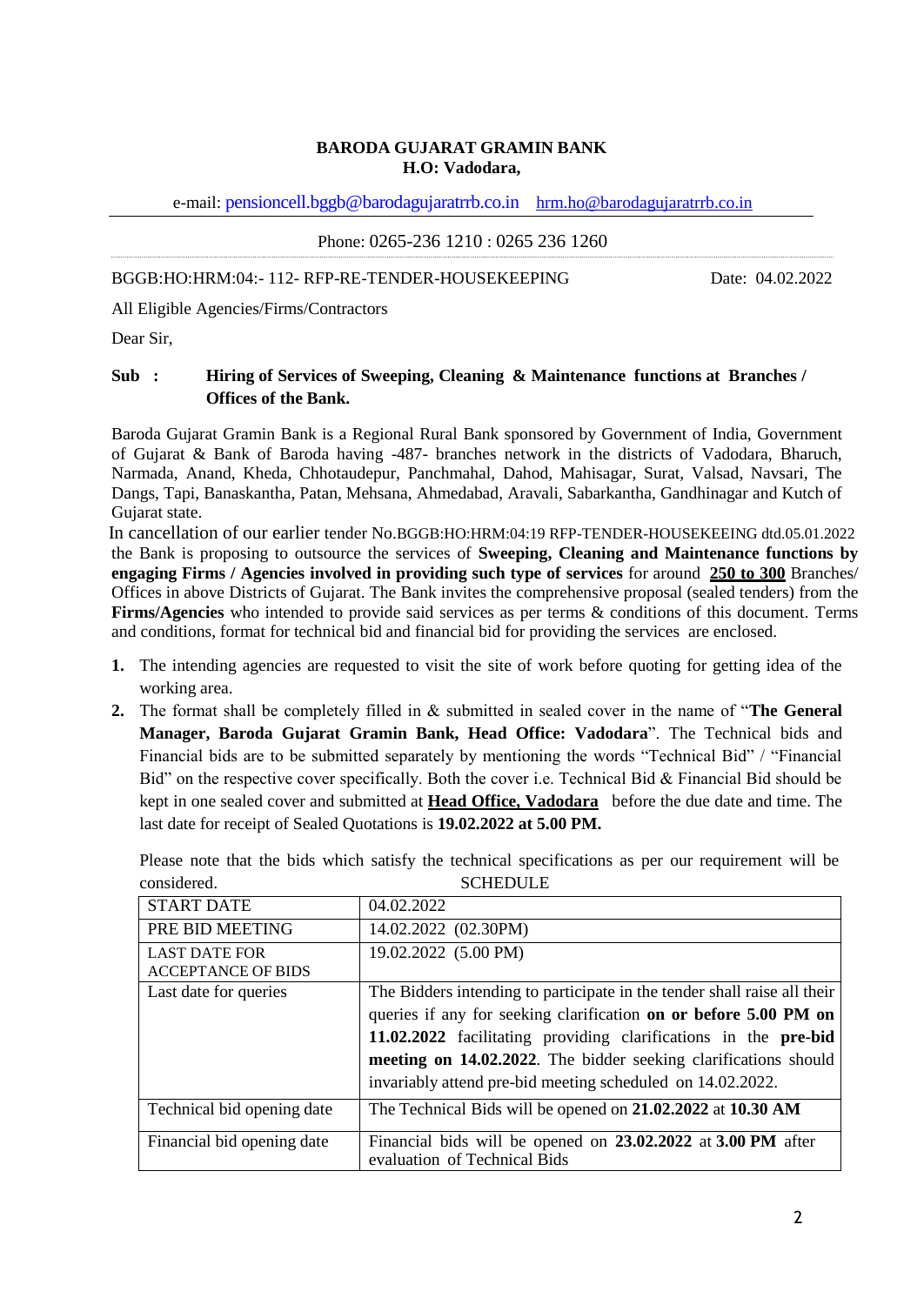- **3.** The mandatory condition for accepting the bids shall be the previous services rendered by the agency. The agency should have provided at least **100** personnel during a financial year Bank / Financial Institution / PSUs / Government Departments. **Societies are not eligible**.
- **4.** The Technical Bids & Financial Bids will be opened by the Procurement Committee of the Bank. The decision of the committee to reject / accept the bids will be final.
- **5.** No personal enquiry will be entertained.

Yours Faithfully,

(Prabhat K Sharma) Chairman

### **Enclosures:**

- 1) Checklist for Bidders
- 2) Terms and conditions
- 3) Bid Form
- 4) Bid Security Form
- 5) Letter of Authorisation to Bid
- 6) Proforma of Bidder's Details
- 7) Proforma for No near relatives of Firms /Agencies working in Baroda Gujarat Gramin Bank
- 8) Letter of Authorisation for attending Bid Opening
- 9) Declaration of Non-tempering of Tender document
- 10) Declaration regarding Blacklisting / Non-Blacklisting
- 11) Undertaking
- 12) Technical Bid
- 13) Financial Bid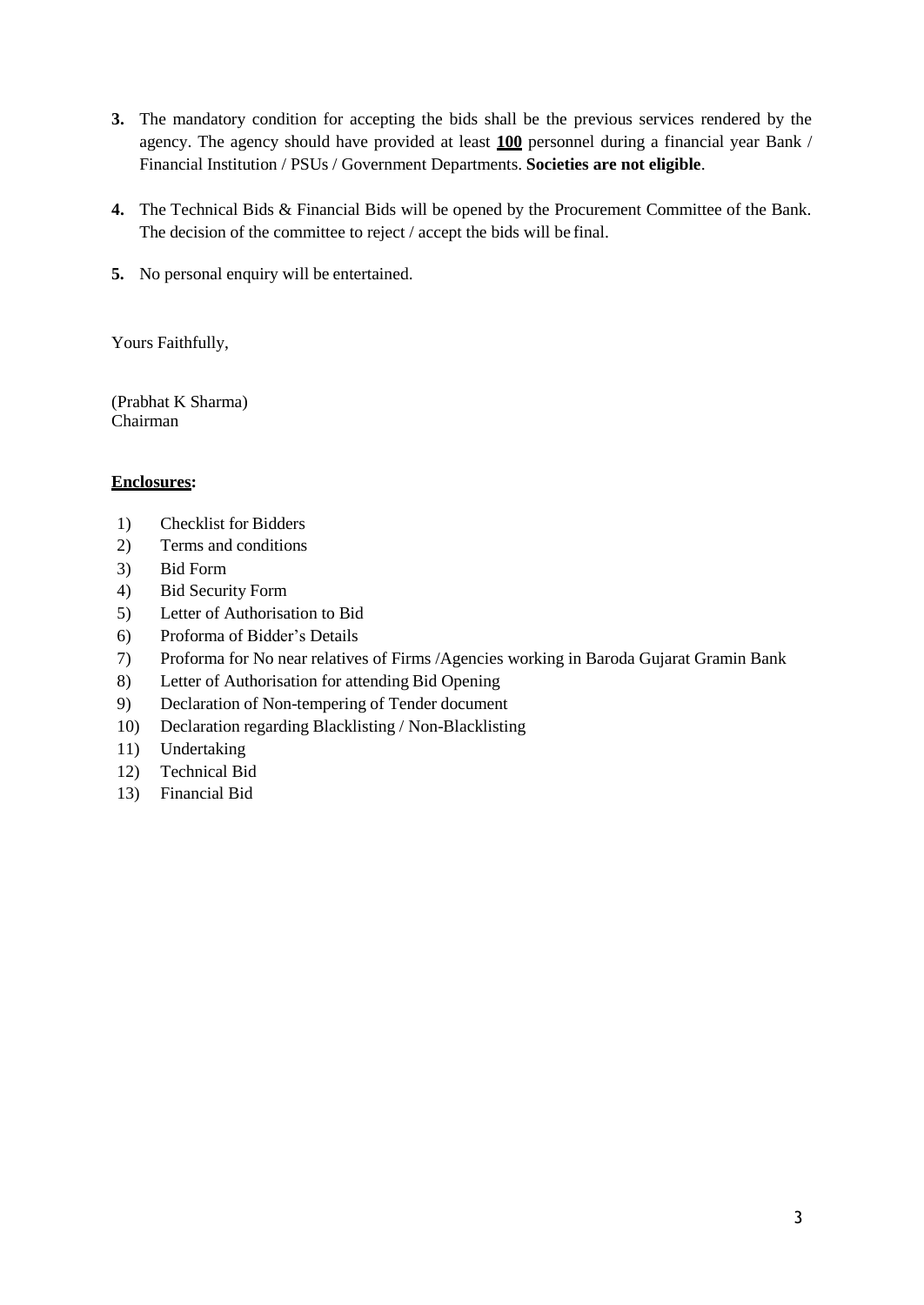# **SECTION - I**

# **CHECK LIST FOR BIDDERS**

| $\overline{\text{Sr.}}$ | <b>Documents</b>                                                                                                        | Yes / No / (N/A) |  |  |
|-------------------------|-------------------------------------------------------------------------------------------------------------------------|------------------|--|--|
|                         |                                                                                                                         |                  |  |  |
| $\mathbf{1}$            | <b>Bid Form</b>                                                                                                         |                  |  |  |
| $\overline{2}$          | Bid Security form if not attached EMD DD                                                                                |                  |  |  |
| $\overline{3}$          | Whether all the Pages are sealed and signed & properly tagged with all                                                  |                  |  |  |
|                         | documents?                                                                                                              |                  |  |  |
| $\overline{4}$          | Whether Bidder's Profile is filled up                                                                                   |                  |  |  |
| 5                       | Whether Self Attested copy of Registration of the firm is attached?                                                     |                  |  |  |
| 6                       | Self Attested copy of Partnership Deed or Proprietorship deed /                                                         |                  |  |  |
|                         | Memorandum of Association / Articles as applicable.                                                                     |                  |  |  |
| $\overline{7}$          | Self Attested copy of latest Income Tax return.                                                                         |                  |  |  |
| 8                       | Self Attested copy of PAN card.                                                                                         |                  |  |  |
| 9                       | Self Attested copy of GST Registration Certificate.                                                                     |                  |  |  |
| 10                      | Self Attested copy of EPF Registration Certificate.                                                                     |                  |  |  |
| 11                      | Self Attested copy of ESI Registration Certificate.                                                                     |                  |  |  |
| 12                      | Self Attested copy of Experience certificate (Minimum one year experience                                               |                  |  |  |
|                         | of similar nature of work during last three years from the date of Notice                                               |                  |  |  |
|                         | <b>Inviting Tenders</b> ).                                                                                              |                  |  |  |
| 13                      | Declaration regarding no relative working in Baroda Gujarat Gramin Bank<br>on Rs.50/- Stamp Paper & notarized           |                  |  |  |
| 14                      | Letter of Authorization for attending tendering process, in original (if<br>applicable)                                 |                  |  |  |
| 15                      | Declaration towards Non - Tempering of tender document on Rs.50/- Stamp<br>Paper & notarized                            |                  |  |  |
| 16                      | Declaration about Blacklisted/Non-Blacklisted company Rs.50/- stamp<br>paper & notarized                                |                  |  |  |
| 17                      | Power of Attorney in original, in case tender document is signed by person<br>other than tenderer or tendering company. |                  |  |  |
| 18                      | Technical Bid with Application Money DD and EMD DD/Bank Guarantee                                                       |                  |  |  |
| 19                      | <b>Financial Bid</b>                                                                                                    |                  |  |  |

Signature of bidder with seal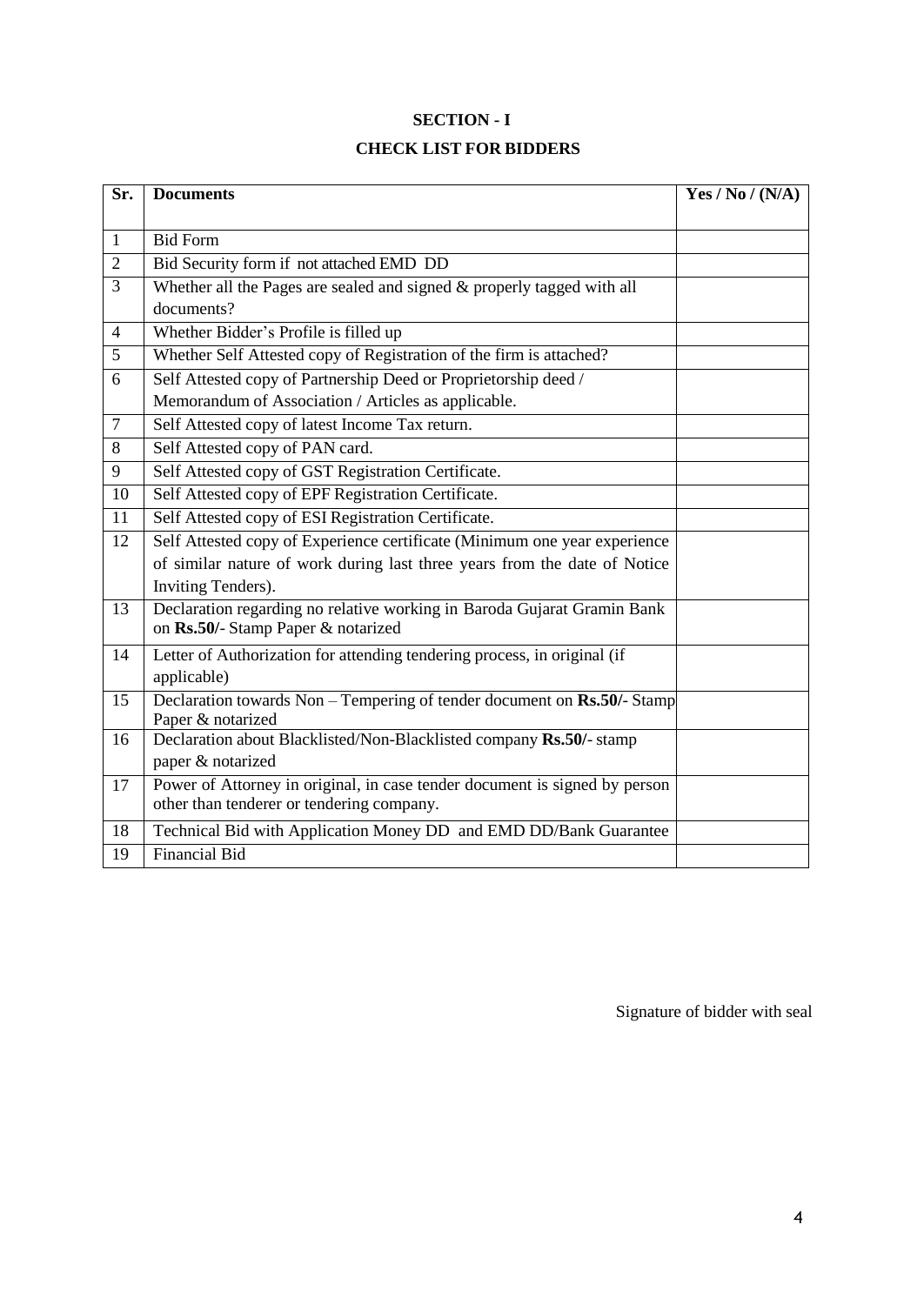#### **SECTION-II**

#### **TERMS AND CONDITIONS**

The Agency should be able to roll out the required services faster.

#### **Disclaimer:**

This RFP (Request for Proposal) is not an offer by Baroda Gujarat Gramin Bank, but an invitation to receive response from Firms / Organisations / Agencies. No contractual obligation whatsoever shall arise from the RFP process unless and until a formal contract is signed and executed by duly authorised officers of Bank with the agency.

#### **1. AUTHORISATION FORM :**

The proposal / bid being submitted would be binding on the agency. As such it is necessary that authorized personnel of the firm or organization sign the BID. The designated personnel should be authorized by a senior official of the organization having authority to do so. The proposal must be accompanied with an undertaking letter duly signed by the designated personnel providing a bid commitment. The letter should also indicate the complete name and designation of the designated personnel. Necessary resolutions/ authority available shall be enclosed. If proposals are submitted through the business partners etc., a separate "LETTER OF AUTHORISATION TO BID" on behalf of the main agency/s with a commitment to fulfill the terms of the RFP should be enclosed along with the technical bid. Proposals received without the authorisation letter/s will be summarily rejected.

# **2. FOLLOWING INSTRUCTIONS MAY PLEASE BE TAKEN NOTE OF IN THIS CONNECTION.**

- i) Technical Bid shall be submitted in one sealed cover and Financial Bid shall be submitted in separate SEALED cover. Both these sealed coversshall be kept in one sealed cover and shall be superscribed as Tender for Housekeeping (Sweeping, Cleaning and Maintenance) Service **Contract**
- ii) Both Technical & Financial bid sealed covers shall be kept in one sealed cover and this cover shall be submitted to the Bank.
- iii) BID SECURITY
	- A. The agency shall furnish, as part of its bid, an application money : non-refundable of **Rs.5,000/- (Rupees Five Thousand only) + GST at applicable rate** and a bid security for an amount of **Rs.2,00,000/- (Rupees Two lakh only)** for participation in the form of two separate Demand Draft in the format enclosed. The application money and Bid Security should be enclosed in original with the "Technical Bid".
	- B.The successful Agency's Bid Security will be discharged and returned upon the Agency signing the contract & furnishing the Performance Security. Unsuccessful Agency's Bid Security will be discharged or returned as promptly as possible, but not later than **30** days after the expiration of the period of bid validity prescribed by the purchaser.
	- C.The bid security may be forfeited*:* If any agency withdraws their bid during the period of bid validity; or In case of a successful Agency fails:
		- a) To sign the Contract within the stipulated time: or
		- b) Fails to comply with any terms of RFP or work order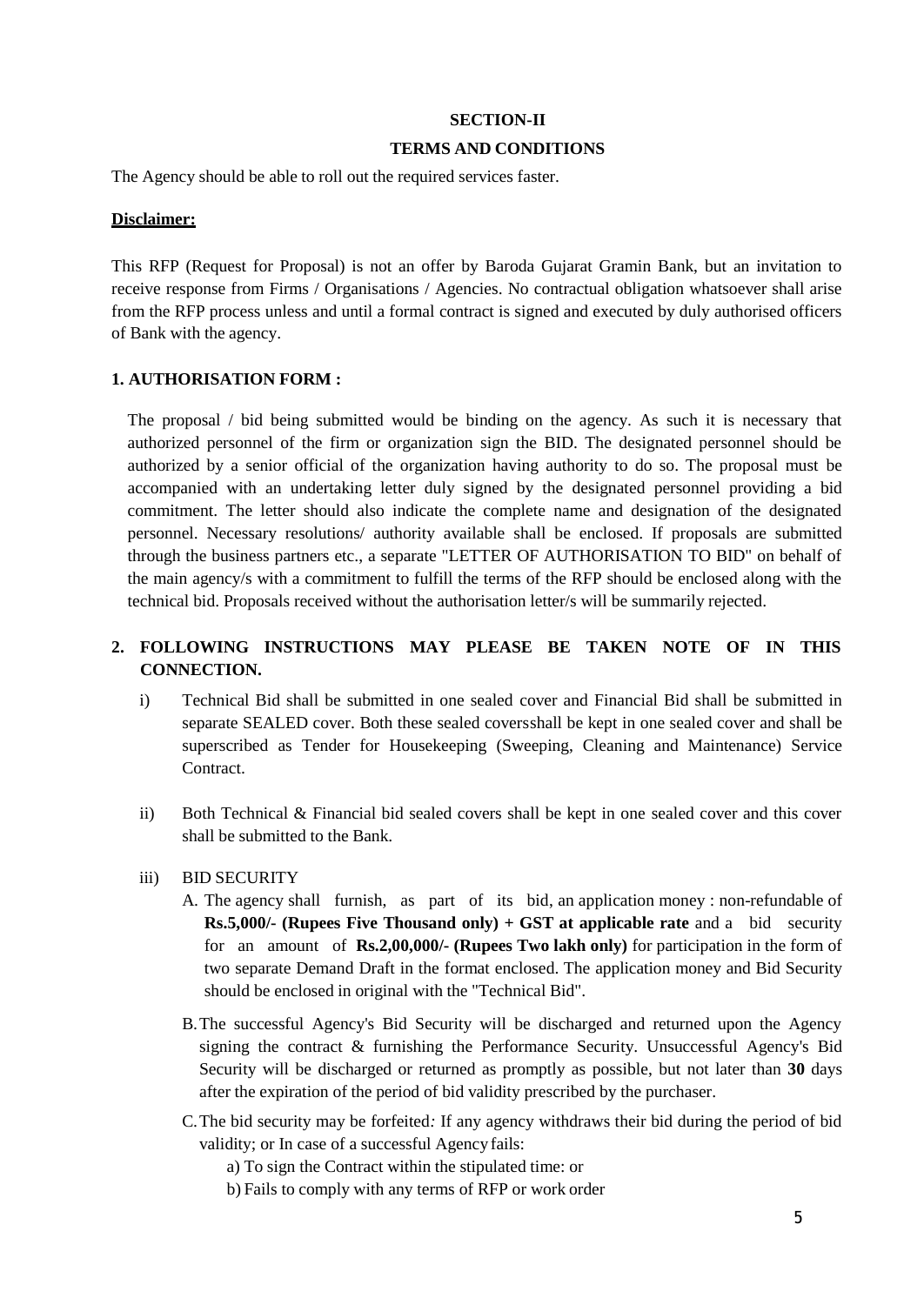D. Exemption from submission of EMD and application money shall be given to bidders, who are Micro and Small Enterprises (MSE) / Startups. The bidder who are MSE has to submit necessary document issued by NSIC and the bidder who are startups has to be recognize by Department of Industrial Policy & Promotion (DIPP) to avail the exemption. To qualify for EMD and application money exemption, firms should necessarily enclose a valid copy of registration certificate issued by NSIC/DIPP which are valid on last date of submission of the tender documents. MSE/startups firms which are in the process of obtaining NSIC certificate/ DIPP will not be considered for EMD and application money exemption.

# **3. Bid should be submitted in 2 (two) separate sealed envelopes, one Financial Bid and other Technical Bid.**

Bid clearly mentioning on top of envelope 'Financial Bid' or 'Technical Bid', duly superscribing the envelope with the reference number of this letter. Technical Bid will be opened first. If the technical bid do not qualify, Financial Bid will not be opened. The Technical Bid should necessarily containall details and terms & conditions, which may appear in the Financial Bid. All pages of the proposal should be numbered in the format "Page No.  $X /$  Total Pages Y" (For example Page  $1/10$ , 2/10,… 10/10) and counter signed by the authorised official.

**Envelope 1:** This sealed envelope shall contain application money and Earnest Money Deposit/BG, coveringletter and all other information pertaining to bidder and shall be superscribed as "Technical Bid"

**Envelope 2:** This sealed envelope shall contain only the Financial Bid and superscribed as "Financial Bid"

**Both these envelops shall be kept in one envelope and shall be superscribed as Tender for Housekeeping (Sweeping, Cleaning and Maintenance) Service Contract.**

*Please note that if any envelope is found to contain both technical and financial offer together, that offer will be rejected summarily.*

#### **4. Last Date:**

The last date for submitting the proposals along with application money and Bid Security is **19.02.2022 by 5.00 PM**. Any proposal received after the due date and time will not be considered. The bids complete in all aspects should be submitted to Baroda Gujarat Gramin Bank, Head Office , Vadodara within the above stipulated date.

### **Late Bids:**

Tenders will not be received after the specified time of closing of the tender and the same shall be rejected and returned unopened to the bidder. It is the sole responsibility of the tenderer that he should ensure timely submission of tender.

- **5.** The Bank may at its discretion increase / decrease the requirement up to 35% or split the order among agencies within the validity period of the bid. If the work order is split between agencies, the security deposit got split and may be submitted by the agency according to the % of share of work- order received from the Bank.
- **6.** A Softcopy of this Document may also be downloaded from the website of the Bank [www.bggb.in.](http://www.bggb.in/) A Softcopy of the proposal (both Technical and Financial) must be submitted along with the respective sealed bid/s for easy processing whereas only the hardcopy of the proposal signed on all pages with company seal will be considered as a valid proposal.
- **7.** Clarifications needed, if any, may be sought from the bank immediately.
- **8.** Bank reserves the right to reject this invitation to offer in part or full, or cancel the entire process at any stage without assigning any reason.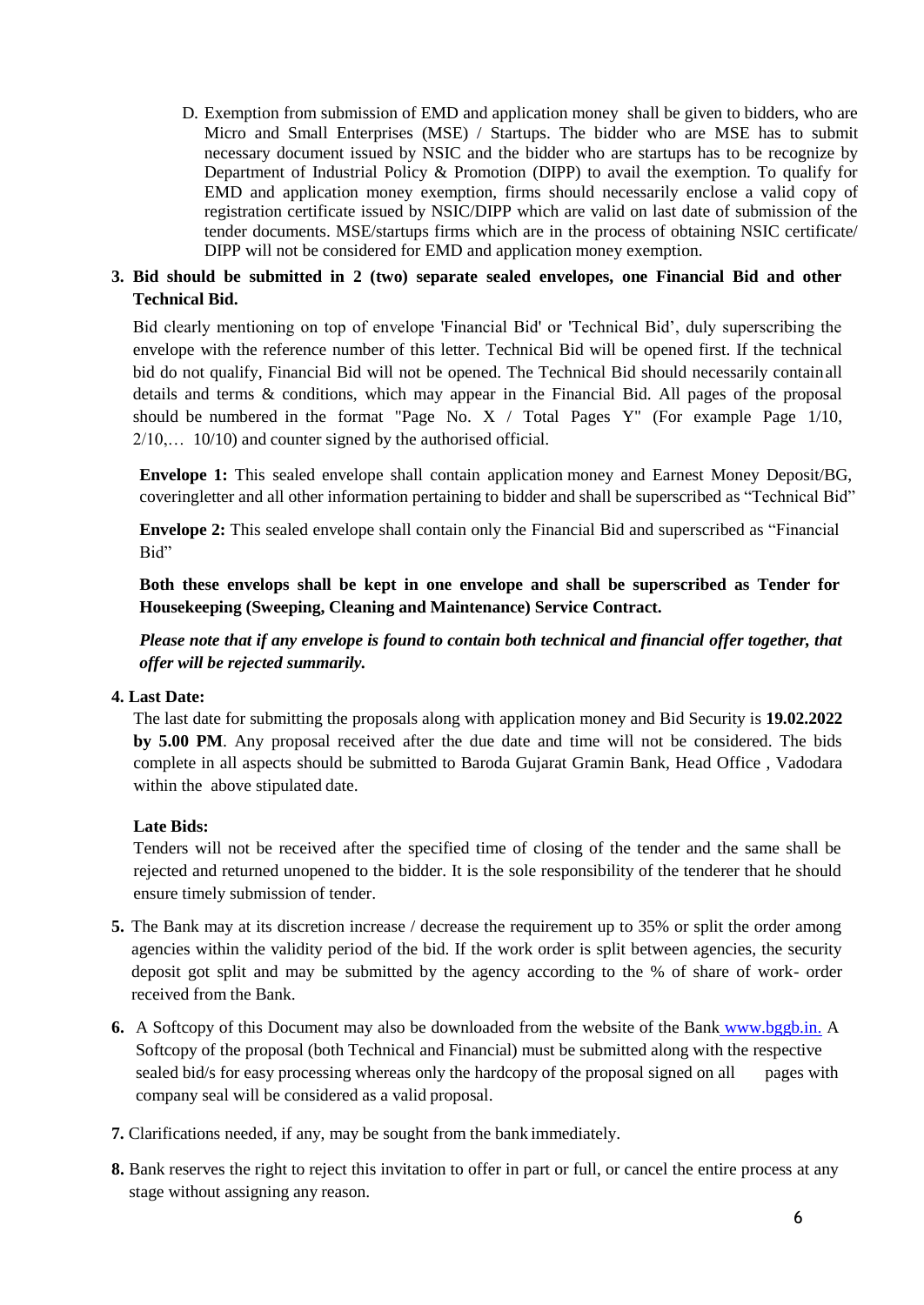### **9. Scope of work:** Housekeeping services.

- 1. Regular / daily dusting / cleaning of all the furniture, office equipment etc.
- 2. Regular dusting / cleaning of racks, storage spaces, windows, walls, fans, switch boards and removing of cobwebs etc. on ceiling roof/ walls etc. so as to maintain general cleanliness and hygiene in office.
- 3. Distribution of office dak & files of general nature to the staff in BGGB Offices / Branches and delivery outside.
- 4. Storage of fresh drinking water and serving to staff and visitors.
- 5. Making arrangements for tea, coffee (preparing and serving) and arranging snacks etc. during the meeting and routinely to the officers and other official visitors /representatives.
- 6. Opening and safe keeping in store / record room.
- 7. Retrieving / Storing files / dossiers from the record room.
- 8. Packing / Despatching mails and courier.
- 9. Maintaining Orderliness / Queues of customers visiting the Branches.
- 10. His/Her behaviour shall always be cordial with customers and staff of the Bank.
- 11. He/She shall not leave the Bank without the permission of the concerned authority.
- 12. He/She shall not disclose or part with any information relating to Account Holders / Customers / Depositors to any third party.
- 13. He/She shall be very punctual and show high degree of integrity at all times.

# **10. TECHNICAL SPECIFICATIONS:**

- a) An agency / Organisation involved in providing these service shall be identified (Societies are not eligible).
- b) The agency should have been in business for at least -**3-** years. Agency shall be in profits and last -**3-** years balance sheets certified by Charted Accountants shall be produced.
- c) Applicant should furnish the year-wise client list (Bank/ Financial Institution/PSUs/Government Department) showing the details of the work carried out which includes Name of the client, value of the work executed and period of work executed. Documentary proofs preferred.
- d) The agency should have effective infrastructure to provide the personnel required
- e) The agency should have credible supervisory infrastructure and network.
- f) The agency should have registered with Registrar of Companies/firms or letter of proprietorship.
- g) Agency should have income tax clearance/PAN No. GST No.
- h) Agency Registration under shops & establishment act and certificate from ESICorporation
- i) Certificate from EPF Organisation under EPF & Miscellaneous Provision Act 1952 (latest)
- j) Should have registered with Government under Contract Labour Act, 1970
- k) Registration with appropriate authority for GST.
- l) Produce the copies of previous work orders from clients for executing similar works.
- **m) Agency should have covered under all statutory obligations like ESI, EPF, Labour Licence, GST and PAN.**
- n) The company / agency shall be enrolled with RLC / ALC (Central Government) under contract labour act, certificate shall be produced.
- o) Bidder should have previous three financial year's income tax return certificate.
- p) Certificate of "No near relative" of the bidder firm/company be working/employed in Baroda Gujarat Gramin Bank to be executed on Rs.50/- Stamp paper & Self Attested by Public Notary / Executive Magistrate by the bidder.
- q) Certificate of "BLACKLISTING & NON- BLACKLISTING "of bidder firm/company to be executed on Rs.50/- Stamp paper & attested by Public Notary/Executive Magistrate by the bidder.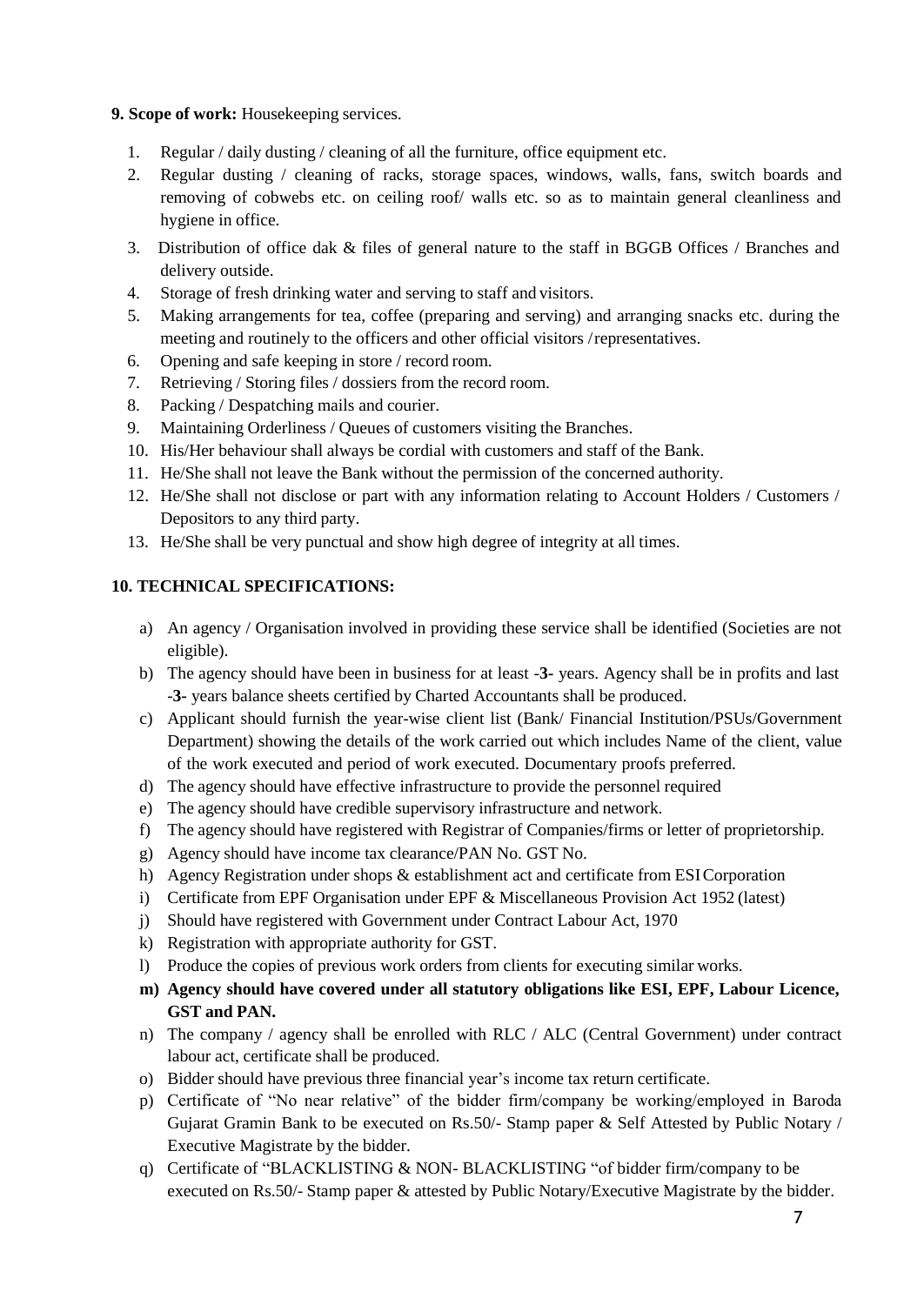- r) Declaration towards Non tampering of tender document, to be executed on Rs.50/- Stamp paper  $\&$ Self Attested by Public Notary.
- s) Self Attested copy of Partnership Deed or Proprietorship Deed / Memorandum of Association / Articles as applicable.
- t) Bidders profile dully filled & signed.
- u) All the tender document pages are sealed and signed.
- v) Original **"Power of Attorney"** in case person other than the tenderer has signed the tender documents.
- w) The agency should have provided at least **100** Persons at a time to a Bank / Financial Institution / PSUs / RRBs/Government Departments for a period not less than -01- year. Copies of work orders and contract agreements and invoices shall be produced as evidence.
- x) The agency shall have at least two Offices/Branches in Gujarat or one office in our area of operation of the Bank and an authorized representative of the agency shall be available all the working days and he should have working knowledge of Computers (MS Office, Excel) and representatives at the district headquarters, or an assurance letter accepting to open the office at any one place in area of operation of the Bank and placing their representatives at other District Headquarters, wherever the services are being engaged.
- **11. REJECTION OF TENDERS:** The authority inviting tenders, at his sole discretion shall reserve the right to reject or cancel consideration of any or all tenders:
	- a) If the requisite Application Money, Earnest Money Deposit in the manner does not support the tender provided therein.
	- b) If the tender is **not duly signed**, or **not found proper or complete** to the satisfaction of Baroda Gujarat Gramin Bank in any of the requisite matters, particular(s) or formalities or for any reason(s) which shall not be disclosed to the tenderer(s).
	- c) If the tenderer seeks changes in terms and conditions, specifications or time limits as envisaged in the contract.
	- d) If tender consists of unwarranted comments, conditions, deviations in specification or any other omissions or commissions compared to documents.
	- e) Without assigning any reason thereof.
- **12.** The bid submitted by tenderer will remain valid for acceptance for a period of **90 (Ninety) days** from the date of opening of the tender. Tenderer shall not be entitled during this period of Ninety days, without the consent in writing of Baroda Gujarat Gramin Bank to revoke or cancel or modify his bid submitted or in thereof. The Baroda Gujarat Gramin Bank shall communicate the acceptance of tender to the successful tenderer(s). Due to administrative reasons, extension of the time period, if requested by the Baroda Gujarat Gramin Bank (BGGB) in writing, the tenderer shall accede to such request for extension and communicate his acceptance to the BGGB in writing.
- **13.** Tender will be accepted and Contract will be finalized only with those of the tenderer(s), who in the opinion of BGGB shall have capacity and resources to execute the contract assigned in the prescribed time as per the time schedule.
- **14.** The BGGB reserves the right to award the contract or part thereof to **one or more tenderers** whose rate may not necessarily be the lowest. The decision of BGGB in this regard shall be final and binding.
- **15. SIGNING OF THE CONTRACT AGREEMENT:** The successful Tenderer shall be required to enter into an Agreement with BGGB within **10 (Ten) working days** of being called upon on a nonjudicial stamp paper of **Rs.300/-** (Three hundred only) at his own cost and in the form annexed hereto to this effect. Such agreement must conform to all the terms and conditions of RFP and other such condition in the tender offer as may be agreed upon by BGGB.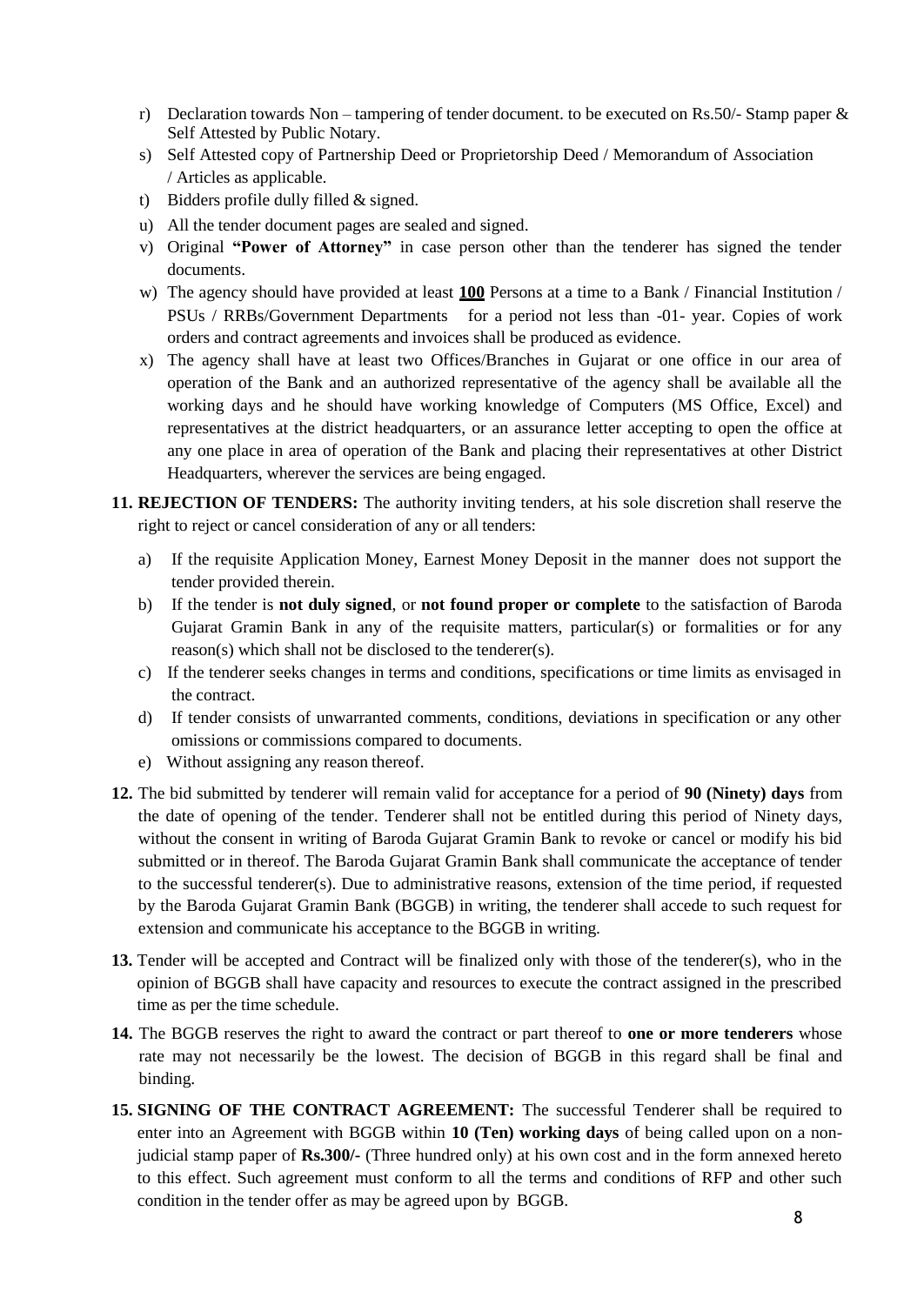- **16.** The BGGB reserves the right to cancel the agreement executed without any compensation whatsoever to the Agency/ Firm / Contractor any time before the award of the work. The action of BGGB under this clause shall not construe the breach of contract.
- **17. FORFEITURE OF EARNEST MONEY:** In the event of failure of the tenderer to execute the Agreement or failure to remit the required security deposit **within Ten working days** of being called upon to do so, the amount of Earnest Money shall stand forfeited. The acceptance of the tender will be re-considered or revoked or cancelled at the discretion of BGGB which will not amount to imposing of penalty.
- **18.** Any clarifications on details of the contract can be obtained from BGGB, Head Office , Vadodara, before the date specified for opening of the tender.
- **19.** Any attempt to negotiate directly or indirectly by tenderers with the authority to whom the tender is submitted or with the authority who is competent to accept the tender or endeavours to secure interest for actual or prospective tender or to influence by any means will disqualify the tender and same will be summarily rejected and action to black-list the tenderer will be taken by the competent authority.
- **20.** No Officer / Employee employed in BGGB/erstwhile Dena Gujarat Gramin Bank is allowed to work as Agency/Firm/Contractor for a period of two years of his retirement. This contract is liable to be cancelled if either the Agency/ Firm / Contractor or any of his employee is found at any time to be such a person who had not obtained permission of Govt. of India as aforesaid before submission of the tender or engagement in the Agency/ Firm / Contractor's service as the case may be, and any security deposit, earnest money deposit and any other bills due for payment shall stand forfeited forthwith. Under the above circumstances, such Agency/ Firm / Contractor shall not claim any type of relief or remedy of whatever nature, from the BGGB for his illegal act.
- **21.** BGGB assumes no responsibility whatever for any oral understandings or representations made by any of its officers or agents or servants prior to the execution of the contract.
- **22.** No communication from the tenderer in the form of any clarification or information/document lost sight of in the original tender etc. will be given any consideration, unless any such clarification has been sought for by the BGGB.
- **23.** BGGB reserves the right to postpone the date of opening of tender or to cancel the tender notice without assigning any reasons thereof. Any request from tenderers to postpone or to change date of opening of the tender due to any reason, whatsoever, will not be considered.
- **24.** BGGB is not bound to accept the lowest tender and reserves absolute right to reject any or all tenders without assigning any reason thereof.
- **25.** The tender form and Document shall be non-transferable.
- **26** These instructions to the Tenderer shall be deemed to form part of the Agreement/Contract for the work.
- **27.** The tender will be in force initially for a period of One Year commencing from the date of execution of agreement. Bank at its discretion may extend the period of contract for two more year from the date of its expiry on the same terms and conditions. Similarly Bank can also reduce the period of contract which shall be binding on the Agency/ Firm / Contractor.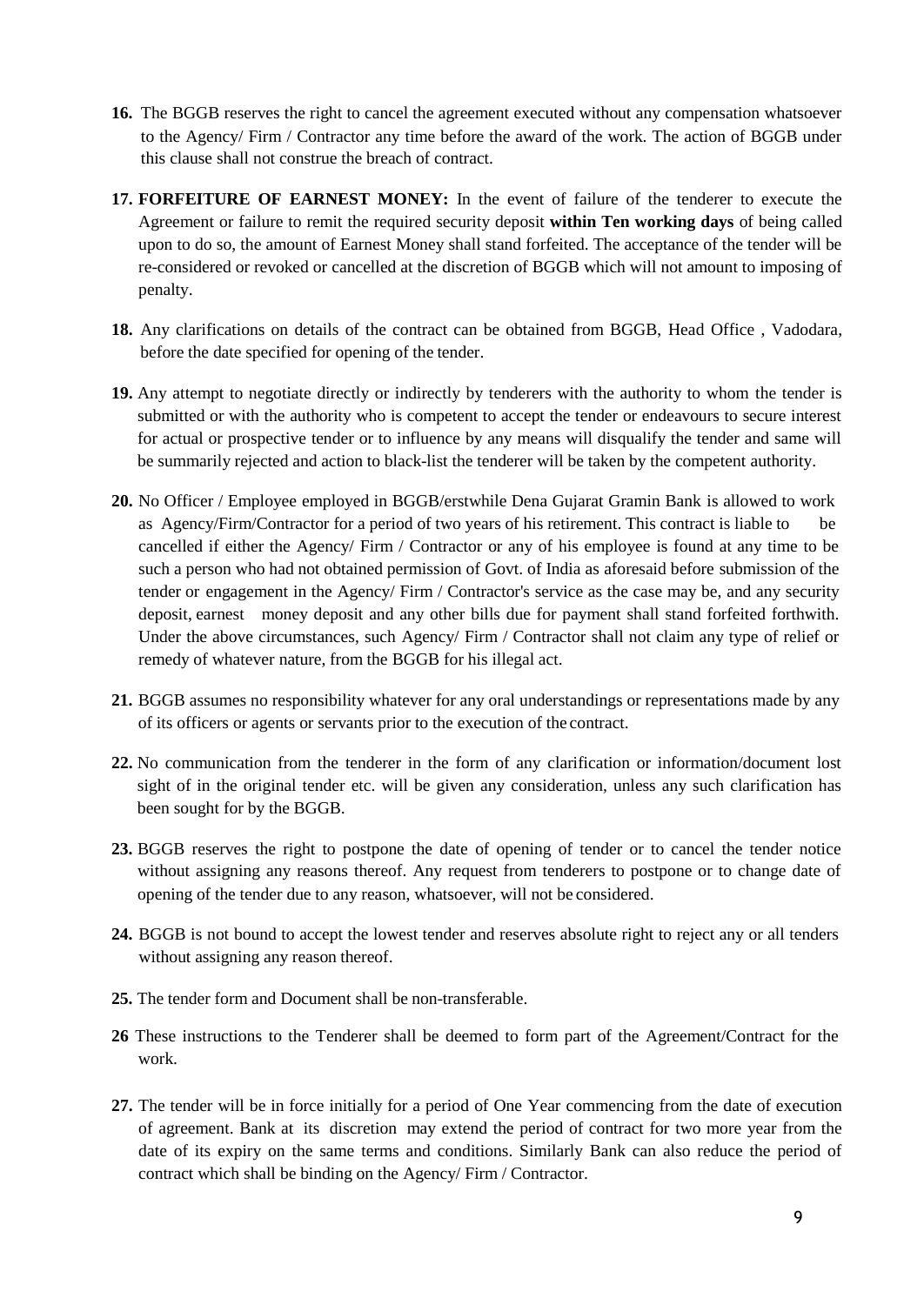**28.** In case the date of opening of tender is declared a holiday, the tender will be opened on the next working day.

# **29. OTHER IMPORTANT TERMS AND CONDITIONS**

# **1 CONTRACT FORM & SECURITY DEPOSIT**:

- **I.** Within Ten (10) days of receipt of the format of *Contract Form*, which will be sent along with the work order, the successful Agency shall sign and date the contract and return it to the Bank. The Proforma of the Contract Agreement will be provided along with the work order, which is to be signed on Rs.300/- value Non-Judicial Stamp paper after receipt of work order.
- **II.** Within Ten (10) days of the receipt of work order from the Bank, the successful Agency shall furnish the *Security Deposit* / *Bank Guarantee for Rs.42,00,000/- (Rupees Forty Two lacs only)* validin the format prescribed. *Bank Guarantee* shall be for the contract period + 6 months.
- **III.** Failure of the successful Agency to comply with the requirement of executing Contract and submitting Security Deposit /Bank Gaurantee shall constitute sufficient grounds for the annulment of the award and forfeiture of the bid security, in which event the **Bank** may make the award tothe next lowest evaluated agency or call for new bids.

# **2 TERMINATION FOR DEFAULT:**

- **I.** The Bank, without prejudice to any other remedy for breach of contract, by written notice of default sent to the agency, may terminate this Contract in whole or in part:
- **II.** If the agency fails to provide sufficient services within the period(s) specified in the Contract, or within any extension thereof granted by the Bank.
- **III.** If the agency fails to perform any other obligation(s) under the Contract

### **3. SUPPLIER'S OBLIGATIONS**:

- **I.** The successful agency is responsible for managing the activities of its personnel or subcontracted personnel and will hold itself responsible for any misdemeanours.
- **II.** The successful agency will treat as confidential all data and information about the Bank, obtained in the execution of his responsibilities, in strict confidence and will not reveal such information to any other party without the prior written approval of the Bank.
- **III.** Other terms & conditions:
	- a. Contract will be for a period of One year from the date of empanelment which is extendable for the further period of two year if bank desire to do.
	- b. The agency's staff shall not misbehave with any of the Bank's staff members/customers and will not enter into any unlawful activities in the premises.
	- c. Bank staff/security staff will have the right to check/search or interrogate any of the agency's staff while entering/working/leaving the premises.
	- d. The agency shall issue identity cards to their workers on the agency's ID Cards. No person without this card shall be allowed any entry in to the Bank's premises.
	- e. The worker to be deployed at a Branch preferably from Service area and he should be well known of the operating area of the Branch. Experience if any shall be solicited. He shall be acceptable to the Branch Manager/Regional Manager/General Manager of the concerned Branch/RO/HO. The Bank reserves the right to accept/reject the person deployed by the agency.
	- f. The period of contract shall be invariably informed in writing by the agency to their worker deputed to Branch/Office.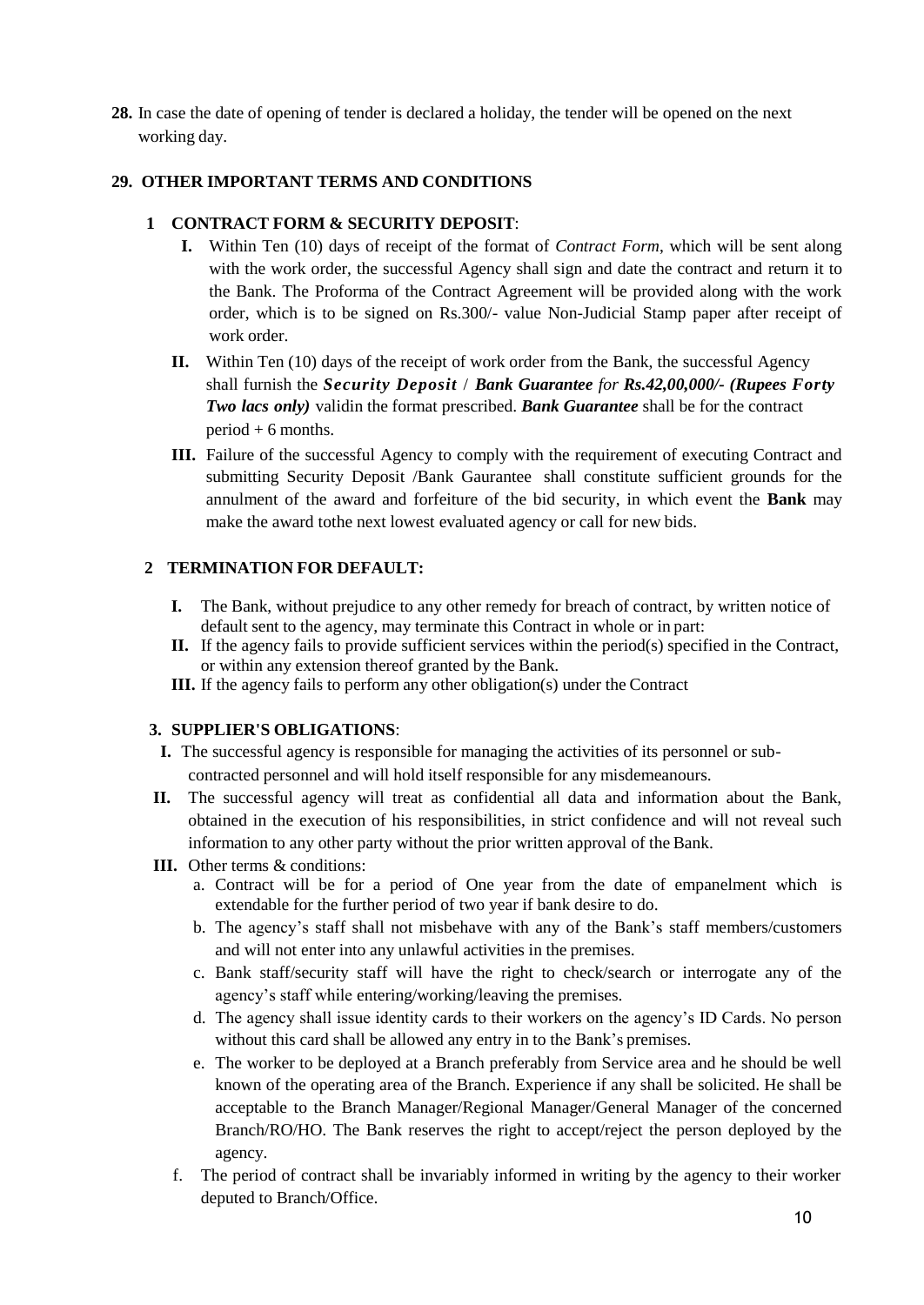- g. EPF & ESI remittances for the outsourced personnel deployed at the Bank shall be remitted through a separate challan (exclusively to our Bank).
- h. It is the obligation/responsibility of the agency to obtain attendance/duty certificates of its employees in time and to claim bill basing on the number of days worked. The agency is responsible for any delay in submission of bills to the Bank due to non-receipt of duty certificates and the consequences thereon in the statutory remittances i.e. Penalty etc are to be paid by the agency only.
- i. All the workers will attend the work in proper uniform with emblem/name of the firm embroidered at the cost of agency.
- j. The points mentioned in the scope of work will be done to the satisfaction of the Bank and in time.
- k. The payment shall be made on monthly basis for which the agency shall have to raise a bill. The agency should have TIN No. GST No etc. as per Government Guidelines.
- l. The rate shall remain same throughout the contract period and no extra amount shall be paid in case Bank asks to carry out any work related to specialized cleaning on anyday.
- m. There will be no increase in the rate during the contracted period. However, minimum wages may be increased as per Government orders.
- n. The agency has to ensure that minimum wages are being paid to the skilled and unskilled work force and he has to produce the requisite certificate of depositing the desired amount of deductions ie.PF/ESIC etc. as per labour act with appropriate authorities. The payment shall be released after production of these papers and certificates through e- payment system of the Bank. Further, monthly payment shall be released only after receipt of PF&ESI counterfoil/letter showing deposited the requisite amount with respective competent authorities.
- o. The Agency/ Firm / Contractor shall allow inspection of all the prescribed labour records to any of his manpower or to his agent at a convenient time and place after due notice is received or from the labour officer or any other person, authorized by the Central Government on his behalf. The Agency/ Firm / Contractor shall submit periodical return as may be specified from time to time.
- p. Agency/Service Provider to ensure that rates quoted by him fulfil the minimum wages criteria as fixed by the Govt. If the Bank feels that the rates quoted does not fulfil the minimum wages criteria clause, the bid shall be rejected out-rightly.
- q. Agency/Service Provider to ensure that the wages of their workforce engaged at our Bank is credited to their respective bank account.
- r. The Agency shall bear all the costs and expenses in respect of all charges, stamp duties etc. relating to the contract, documents etc. to be signed.
- s. The Agency shall pay a **security deposit for Rs.42,00,000/-** (Rupees Forty Two lakh only) or Bank guarantee for contract period + 6 months to the *Bank within 10 days of the receipt of work order and* prior to commencement of service under the contract. The Security Deposit may be in the form of Deposit with the Bank or in the form of Bank Guarantee from a reputed Bank. The *Bank* shall be entitled to adjust or appropriate or forfeit the said security deposit towards loss or damage caused by the Agency or his employees or the amount of value of shortage or breakage to any premises, equipments, appliances, items etc. entrusted to or caused to other assets of *Bank* by the Agency or his employees or any other liability of the Agency.The security deposit will be released after three months of termination.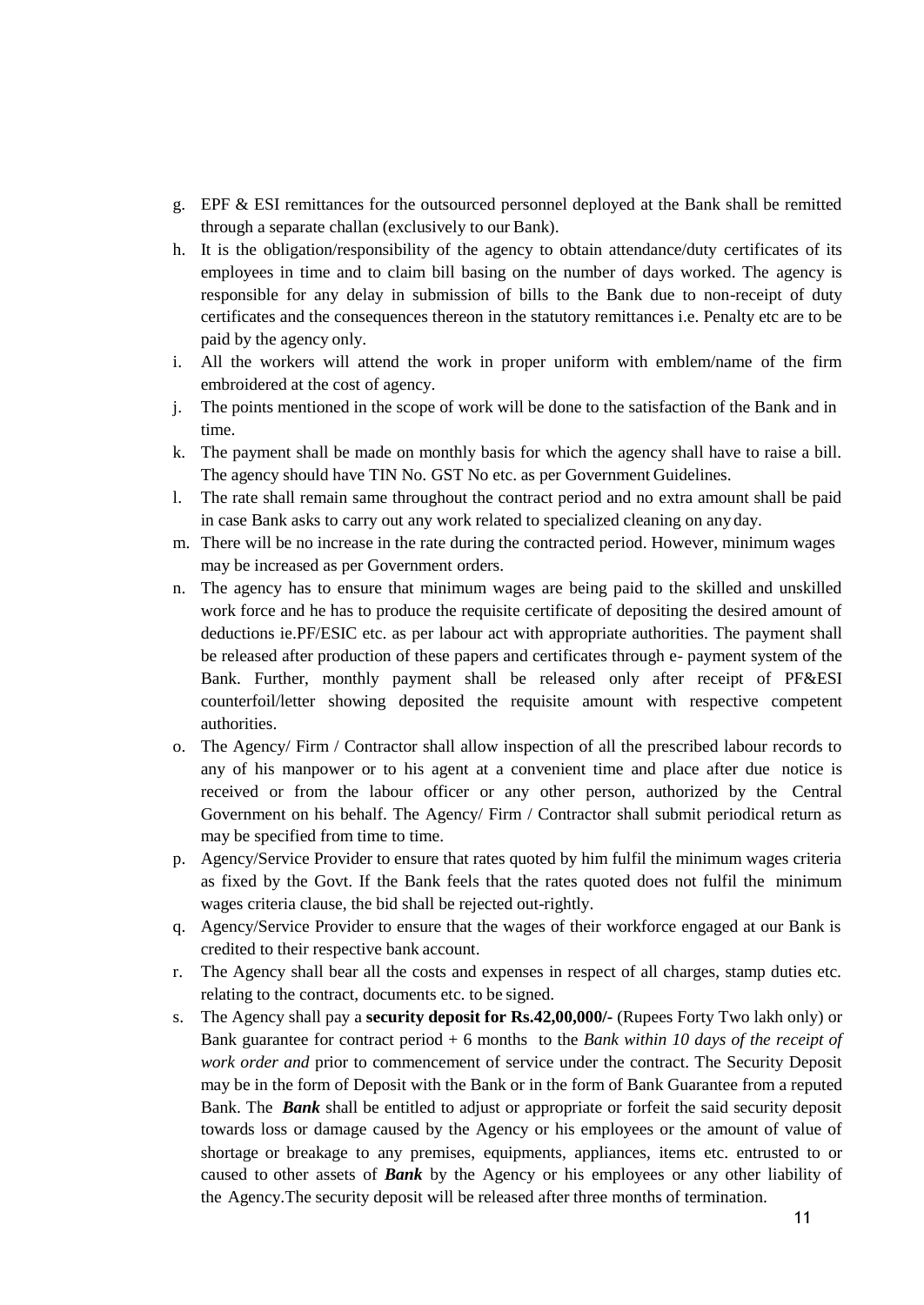- t. In case, the agency assigns or sub-contracts this contract without written approval of the **Bank** or in case the performance of the Agency is found unsatisfactory in case of contravention by the agency of any of the terms & conditions contained herein and Schedules hereto, the *Bank* shall have the right to terminate the contract without giving any notice to the Agency. The Principal of the *Bank* shall be the sole authority to decide and judge the quality of service rendered by the Agency and his decision will be fully binding on the Agency.
- v. The Successful Agency shall execute an indemnity bond against the loss/damage sustained during the period of contact caused by the personnel outsourced by that particular Agency. The indemnity holds good and binds over the agency, if the information about the said loss/damage is unearthed even after the contract period.
- w. The services of the agency shall be extended to the Branches/Offices located in the area of operations of the Bank at the sole discretion of the Bank, if it is necessary.
- **4.** If any tender is withdrawn before the expiry of validity and after the acceptance of the tender, the Earnest Money of the tenderer will be forfeited.
- **5.** Successful tenderer is to execute an agreement in the proper form on a **stamp of Rs. 300/** the cost of which will be borne by the tenderer himself within stipulated time. Such agreement must conform to all the terms and conditions of RFP and other such condition in the tender offer as may be agreed upon by BGGB.
- **6.** If the work is not performed by any or all the manpower on any day/days in a month, deduction shall be made proportionately (per day basis) from the bills of the Agency/ Firm / Contractor and a penalty **@ Rs. 100/- per working day for each Unskilled Manpower may** be imposed.
- **7.** The accountability and responsibility for maintaining & secrecy of the data will be with the Agency/ Firm / Contractor.
- **8.** If any of the information furnished by the Agency/ Firm / Contractor is found to be incorrect the contract is likely to be terminated.
- **9.** BGGB does not bind himself to accept the lowest tender and reserve the right (i) to reject any or all tenders (ii) the right to accept any portion of the tender offered without assigning any reason and also to split the tender and award the same to different parties. BGGB can also reduce or extend the period of contract without assigning any reason.
- **10.** Acceptance of the tender will be communicated by an acceptance **Note or Letter of Intent.**
- 11. The BGGB will not be liable to pay any interest on the Earnest Money or Security Deposit Money. If the successful tenderer withdraws tender before formal approval after tender or after contract fails to comply with any of the terms and conditions act out above, the BGGB reserve the right's to forfeit Earnest Money /Security Deposit.
- **12.** The Agency/ Firm / Contractor shall be responsible for providing all statuary benefit to the personnel employed by him like EPF, ESI, Bonus etc, as applicable. Agency/ Firm / Contractor need to deposit the attested copy of Challan / documentary proof of depositing ESI/EPF(employee & employer contribution, as applicable, if any) and GST quarterly with the bill.
- **13.** The manpower engaged by the Agency/ Firm / Contractor for executing jobs is purely responsibility of the Agency/ Firm / Contractor and they will not have any claim/liability on the B G G B . The Agency/ Firm / Contractor will intimate to the local police station regarding identity and permanent address of the persons employed and so provided to BGGB for their credentials verification by the police. A copy of the acknowledgement received from local police station should be submitted to this office. Police verification is must  $\&$  to be done by once in a year.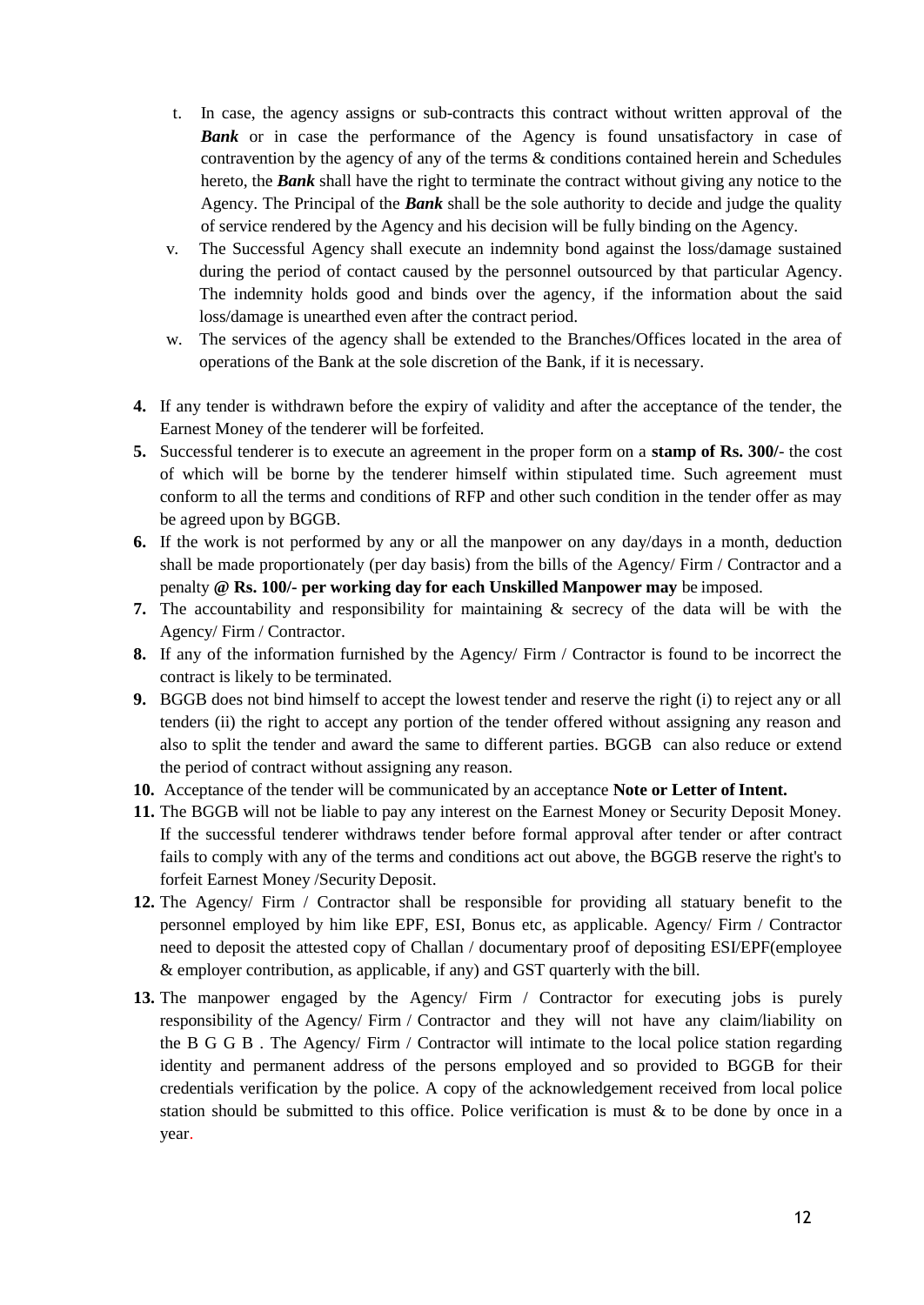- **14.** For all intents and purposes, the Agency / Firm shall be the "Employer" within the meaning of different Labour Legislations/Act in respect of manpower Operator so employed and deployed in Branches/Offices. The manpower deployed by the Agency/ Firm / Contractor in Branches/Offices shall not have claims of any Master and Servant relationship nor have any principal and agent relationship with or against BGGB.
- **15. TAXES AND DUTIES**: Agency/ Firm / Contractor shall pay **all levies, fees, royalties, taxes and duties** payable or arising from out of, Signature of bidder with seal by virtue of or in connection with and/or incidental to the Contract or any of the obligations of the parties in terms of the Contract Documents and/or in respect of the works or operation(s) or any part thereof to be performed by the Agency/ Firm / Contractor and the Agency/ Firm / Contractor shall indemnify and keep indemnified the BGGB from and against the same or any default by the Agency/ Firm / Contractor in the payment thereof.
- **16. INDEMNITIES** : The Agency/ Firm / Contractor shall at all times hold the BGGB harmless and indemnify from against all actions, suits, proceedings, works, cost, damages, charges, claims and demands of every nature and description brought or procured against the BGGB, its officers, and officials and forthwith upon demand and without protest or demur to pay to the Department any and all losses and damages and cost (inclusive between attorney and client) and all costs incurred in endorsing this or any other indemnity or security which the BGGB may now or at any time have relative to the work or the Agency/ Firm / Contractor's obligations or in protecting or endorsing its right in any suit or other legal proceedings, charges and expenses and liabilities resulting from or incidental or in connection with injury, disease or disablement to or death of any person(s), including employees of the Agency/ Firm / Contractor or damage to property resulting from or arising out of or in any way connected with or incidental to the operations caused by the contract documents. In addition the Agency/ Firm / Contractor shall reimburse the BGGB or pay to the BGGB forthwith on demand without protest or demur all costs, charges and expenses and losses and damages otherwise incurred by it in consequence of any claims, demands and actions which may be brought against the BGGB arising out of or incidental to or in connection with the operation covered by the contract.

#### **17. INSOLVENCY OR DEATH OF AGENCY/ FIRM / CONTRACTOR**

i) In the event of the Agency/ Firm / Contractor being adjudged insolvent or going voluntarily into liquidation or having received order or other order under Insolvency act made against him or, in the name of a Company or, the passing of any resolution, or making of any order for winding up whether voluntarily or otherwise, or in the event of the Agency/ Firm / Contractor failing to comply with any of the conditions herein specified, the BGGB shall have the power to terminate the contract without previous notice.

ii) Agency/ Firm / Contractor's heirs/representatives shall, without the consent in writing to the BGGB, have the right to continue to perform the duties or engagements of the Agency/ Firm / Contractor or under the contract in case of his death. In the event of the Agency/ Firm / Contractor, with such consent aforesaid, transferring his business, and in the event of the Agency/ Firm / Contractor being a company and being wound up any time during the period of this contract for the purpose and with the object of transferring its business to any persons or a company, the Agency/ Firm / Contractor shall make it one of the terms and stipulations of the contract for the transfer of his properties and business, that such other person or company, shall continue to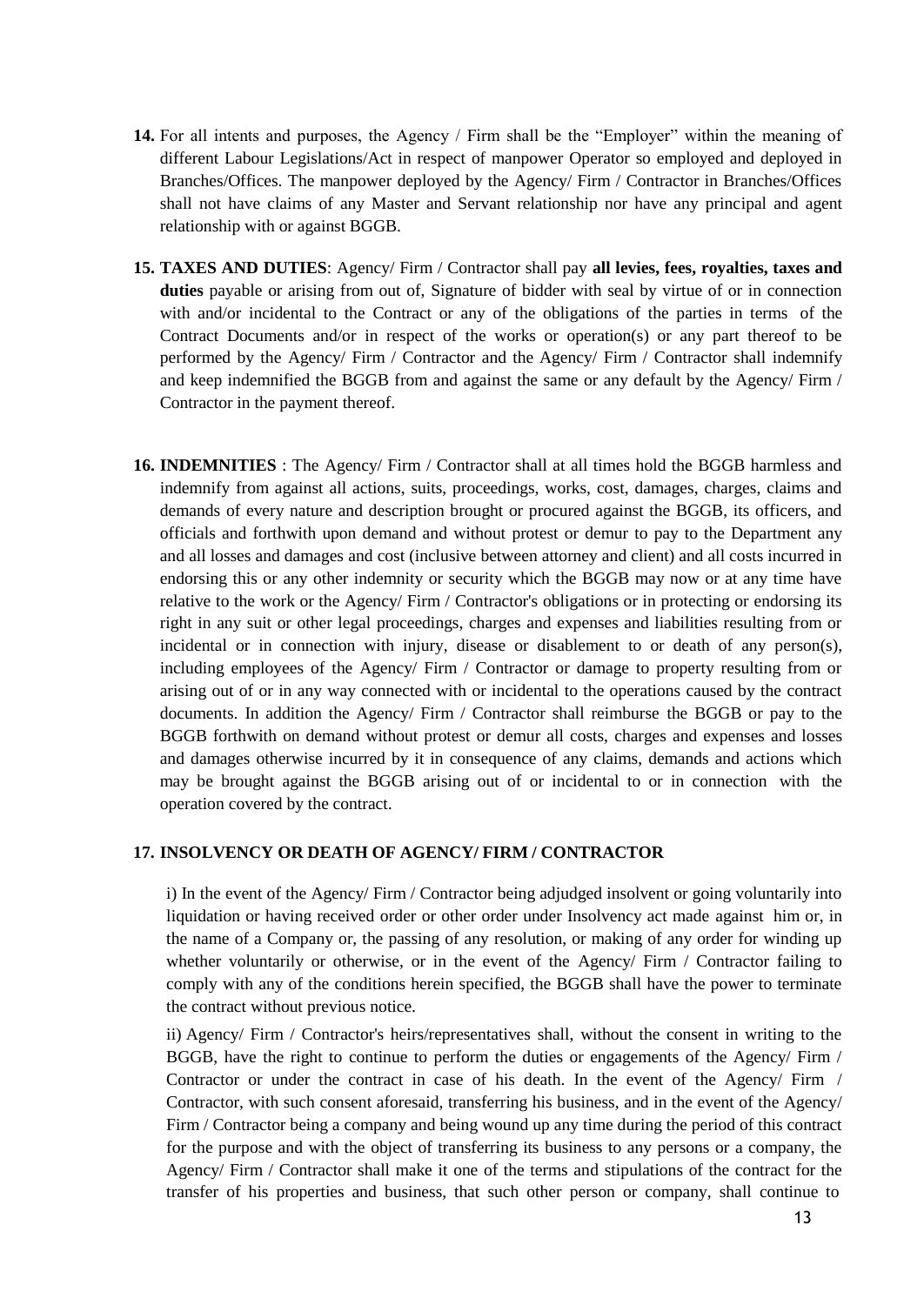perform the duties or engagements of the Agency/ Firm / Contractor under this contract and be subject to his liabilities there under. Proof of Death and other relevant documents to this effect shall be submitted to the BGGB, in writing.

iii) Without prejudice to any of the rights or remedies under this contract, if the Proprietor/ Contractor dies, the BGGB shall have the option of terminating the contract without compensation to the Agency/ Firm / Contractor, which does not amount to Breach of the contract.

- **18. Terms of Payment**: Payment will be made by the Bank against the acquaintance/invoice and on production of satisfactory evidences of EPF, ESI , Bonus & Other statutory remittances. Payment will be credited directly to the account of the Agency and the agency shall maintain account with our Bank for this purpose. All its provided workers shall maintain savings account with our Bank and the agency shall have to transfer the wages from their account to workers accounts invariably.
- **19. Arbitration:** All disputes and differences of any kind whatsoever arising out of or in connection with the work order shall be with in jurisdiction of courts in Vadodara or shall be referred to arbitration under Vadodara Jurisdiction. The arbitrator may be appointed by both the parties or in case of disagreement each party may appoint an arbitrator and the decision of the arbitrator(s) shall be final. Such arbitration has to be governed by the provisions of Indian Arbitration Act. According to Article 119, Limitation Act, 1963, (as amended from time to time) the period of limitation for an application to set aside an award under the Arbitration Act, 1940 (as amended from time to time), begins to run from the 'date of service of the notice of the filing of the award'. The expression "date of notice" means not only a formal intimation but also an informal one. The notice can be given orally also. When a signed copy of the award is given to the party and his signature taken as a token of such receipt, this shall amount to a notice and the time for filing an application under Article 119 (a), Limitation Act, 1963 would run from that date.

Signature of bidder with seal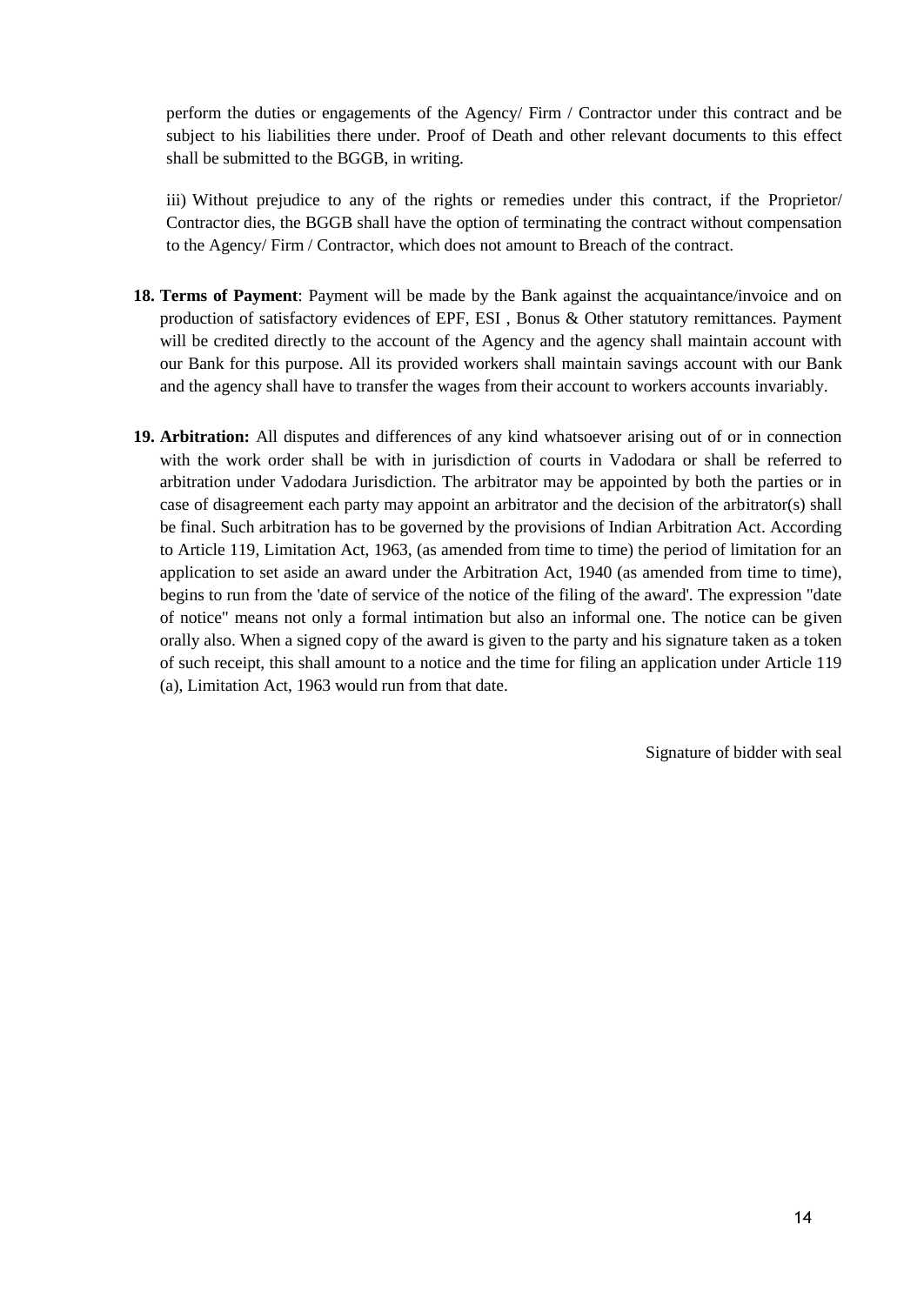#### **SECTION-III**

#### **BID FORM**

Ref.No………………… Place: ….......

Date: ................, 2022

To, The General Manager, Baroda Gujarat Gramin Bank  $03^{\text{rd}}$  &  $04^{\text{th}}$  Floor, Suraj Plaza – I, Sayajiganj, VADODARA - 390005

Dear Sir,

*Having examined the Request for Proposal (RFP): ----------------------------------------------, the receipt of which is hereby duly acknowledged, we, the undersigned, offer to provide the personnel for sweeping, cleaning & maintenance of your Branches/ Offices in conformity with the said RFP for the sum mentioned in the Financial Bid or such other sums as may be ascertained in accordance with the Schedule of Prices attached and made part of this Bid.*

We undertake, if our Bid is accepted, to provide personnel/labour in accordance with the Schedule specified.

If our bid is accepted, we will obtain the guarantee of a Bank in a sum equivalent to 10 per cent of the Contract Price with a minimum of **Rs.42,00,000/- (Rupees Forty Two lakh only)** for the due performance of the Contract, in the form prescribed by the Bank.

We agree to abide by this bid for a period of **-90-** days from the last date of submission of Bid and shall remain binding upon us and may be accepted at any time before the expiration of that period.

Until a formal contract is prepared and executed, this bid, together with your written acceptance thereof and your Notification of Award, shall constitute a binding Contract between us.

We undertake that, in competing for (and, if the award is made to us, in executing) the above contract, we will strictly observe the laws against fraud and corruption in force in India namely "Prevention of Corruption Act 1988".

Commissions or gratuities, if any paid or to be paid by us to agents relating to this Bid, and to contract execution if we are awarded the contract, are listed below:

Name & address of agent Amount & currency Purpose of commission or gratuity \* (If none, state none)

We understand that you are not bound to accept the lowest or any bid you may receive. Dated this …..... day of .................2022

> 15 (Signature) (In the capacity of) Duly Authorised to sign bid for & on behalf of (Name & Address of the Agency)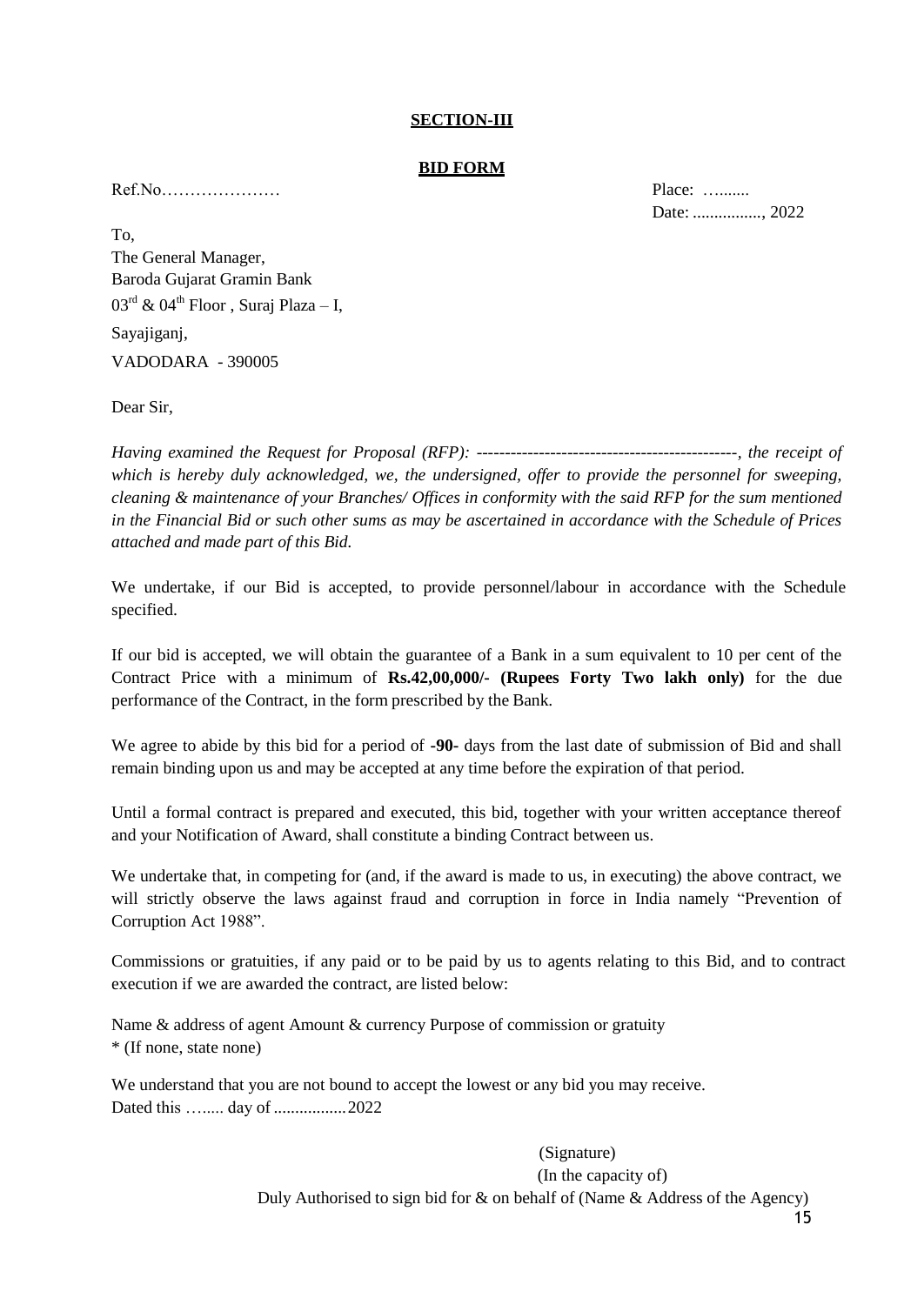### **SECTION-IV**

#### **BID SECURITY FORM**

Whereas called "the Agency") has submitted its Bid dated 2022 for the supply of (hereinafter called "the Bid")

KNOW ALL PEOPLE by these presents that WE of having our Registered Office at (hereinafter called "the Bank") are bound to Baroda Gujarat Gramin Bank, Head Office: Vadodara, (hereinafter called "the Principal employer") in the sum of for which payment well and truly to be made to the said agency, the Bank binds itself, its successors and assigns by these presents. Sealed with the Common Seal of the said Bank this day of 2022.

THE CONDITIONS of this obligation are:

- 1 If the Agency withdraws its Bid during the period of bid validity specified by the Agency on the Bid Form; or
- 2 If the Agency, having been notified of the acceptance of its Bid by the Principal employer during the period of Bid validity.
- 3 Fails or refuses to execute the Contract Form if required; or Fails or refuses to furnish the Performance Security, in accordance with theterms of the Bid.

We undertake to pay the Principal employer up to the above amount upon receipt of its first written demand, without the Principal employer having to substantiate its demand, provided that in its demand the Principal employer will note that the amount claimed by it is due to it, owing to the occurrence of one or both of the two conditions, specifying the occurred condition or conditions.

This Guarantee will remain in force up to and including ------------------ , 2022, and any demand in respect thereof should reach the Bank not later than the above date.

(Signature and Seal of Bank)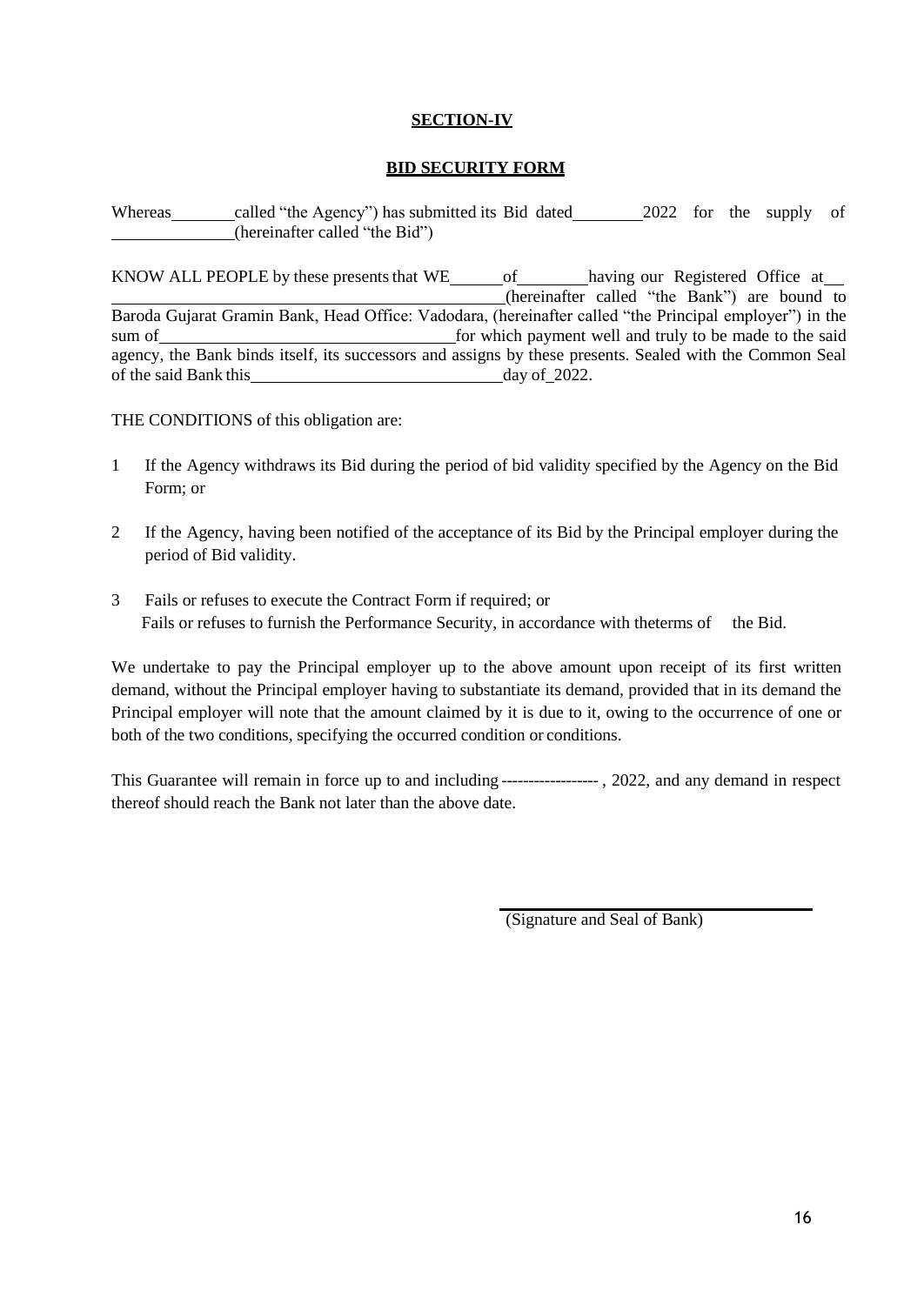#### **SECTION-V**

#### **LETTER OF AUTHORISATION TO BID**

No. ……........................ Dated: / /2022

The General Manager, Baroda Gujarat Gramin Bank  $03^{\text{rd}}$  &  $04^{\text{th}}$  Floor, Suraj Plaza – I, Sayajiganj, VADODARA - 390005

Dear Sir,

Sub: Letter of Authorisation to bid for Baroda Gujarat Gramin Bank's RFP floated for Housekeeping requirements.

*We M/s …................................ (Name and address of the Agency) hereby authorize...........................(Name and Address of Agents), our Business Partner/Authorised representative to submit a bid, and sign the contract on behalf of us for all the requirements by the bank as called for vide the bank's request for proposal reference no. …………………….. Dated ...................., 2022.*

Yours faithfully,

(NAME)

(Name of principal agency on whose behalf the proposal is submitted)

Note: *This letter of authority should be on the letterhead of the principal agency/agency/organization on whose behalf the proposal is submitted and should be signed by a person competent and having the power of attorney to bind the principal. It should be included by the Agency in its bid.*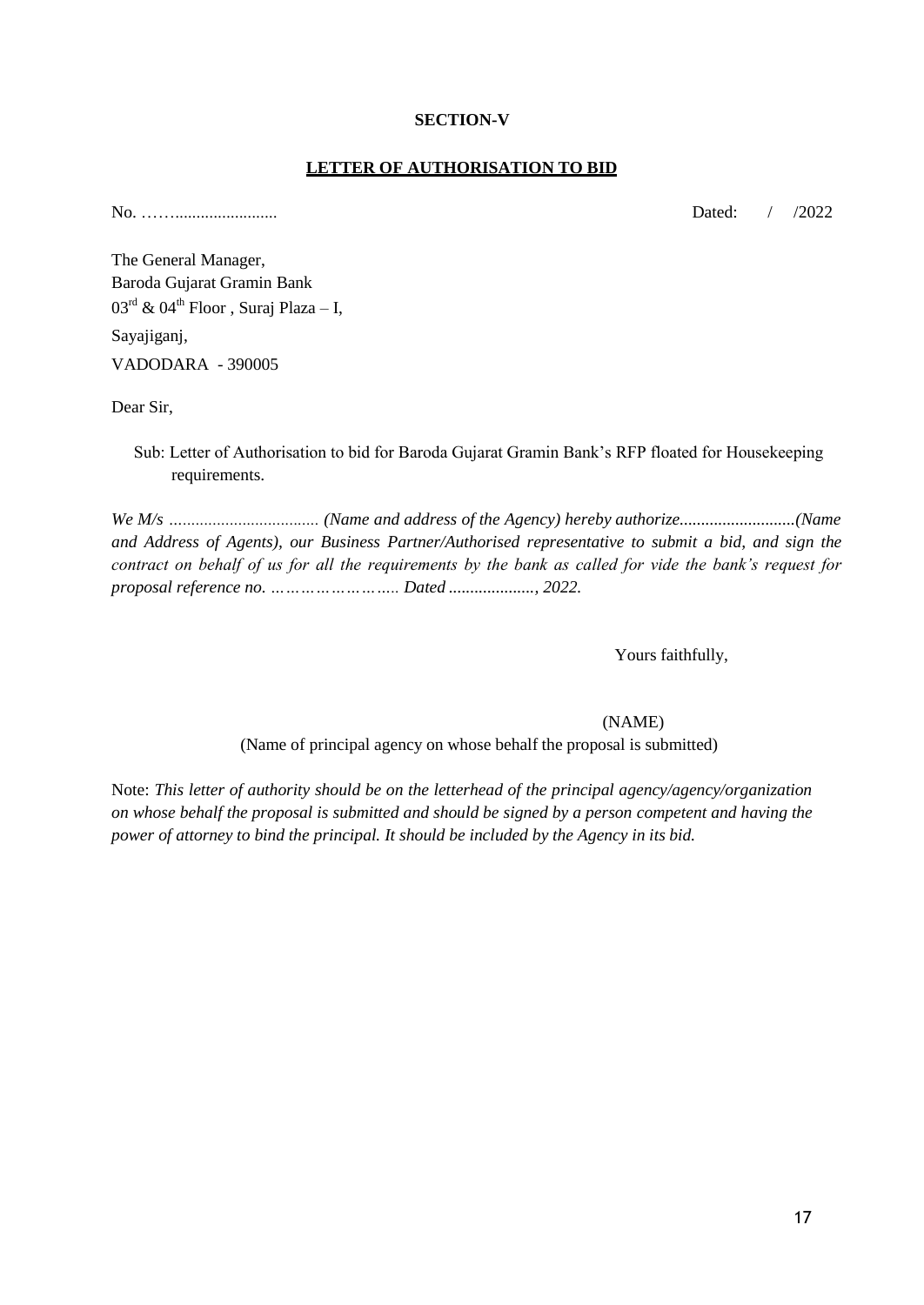# **SECTION – VI**

### **PROFORMA OF BIDDER'S DETAILS**

| 1. Name of Tendering Company/Firm/            |  |
|-----------------------------------------------|--|
| Agency (Attach certificate of registration)   |  |
| 2. Name of proprietor / Director of           |  |
| Company/Firm/agency                           |  |
| 3. Full Address of Reg. Office with Telephone |  |
| No., FAX No. & E-Mail                         |  |
| 4. Full address of Operating/Branch Office    |  |
| with Telephone No., FAX No. & E-Mail          |  |
| 5. PAN / GIR/TAN No                           |  |
| (Attach Self Attested copy)                   |  |
| 6. Service Tax Registration No.               |  |
| (Attach Self Attested copy)                   |  |
| 7. E.P.F. Registration No.                    |  |
| (Attach Self Attested copy)                   |  |
| 8. E.S.I. Registration No                     |  |
| (Attach Self Attested copy)                   |  |
| 9. GST Registration No.                       |  |
| (Attach Self Attested copy)                   |  |

Self Attested copy of experience certificate / certificates issued by the competent authority for the satisfactory work carried out in outsourcing work of Skilled/Semiskilled / Unskilled Manpower Services/House Keeping Services in PSU's/Nationalized Banks / RRBs/ Government Department (Central/ State) for similar nature of work of value of **Rs. 1.00 Crore** per year at least during last three years from the date of Tender Notice. The summary of that can be tabulated in the given format in chronological order:--

| S No   Details of client along<br>with address, telephone | Amount<br>Contract | Experience certificate for the<br>period from and to |    |  |
|-----------------------------------------------------------|--------------------|------------------------------------------------------|----|--|
| and FAX numbers                                           | $(Rs.$ lacs $)$    | From                                                 | To |  |
|                                                           |                    |                                                      |    |  |
|                                                           |                    |                                                      |    |  |
|                                                           |                    |                                                      |    |  |

(If the space provided is insufficient, a separate sheet may be attached)

#### 10. Additional information, if any (Attach separate sheet, if required)

Signature of authorized person

Date: Name: Place: Seal: Seal: Seal: Seal: Seal: Seal: Seal: Seal: Seal: Seal: Seal: Seal: Seal: Seal: Seal: Seal: Seal: Seal: Seal: Seal: Seal: Seal: Seal: Seal: Seal: Seal: Seal: Seal: Seal: Seal: Seal: Seal: Seal: Seal: Seal: Seal: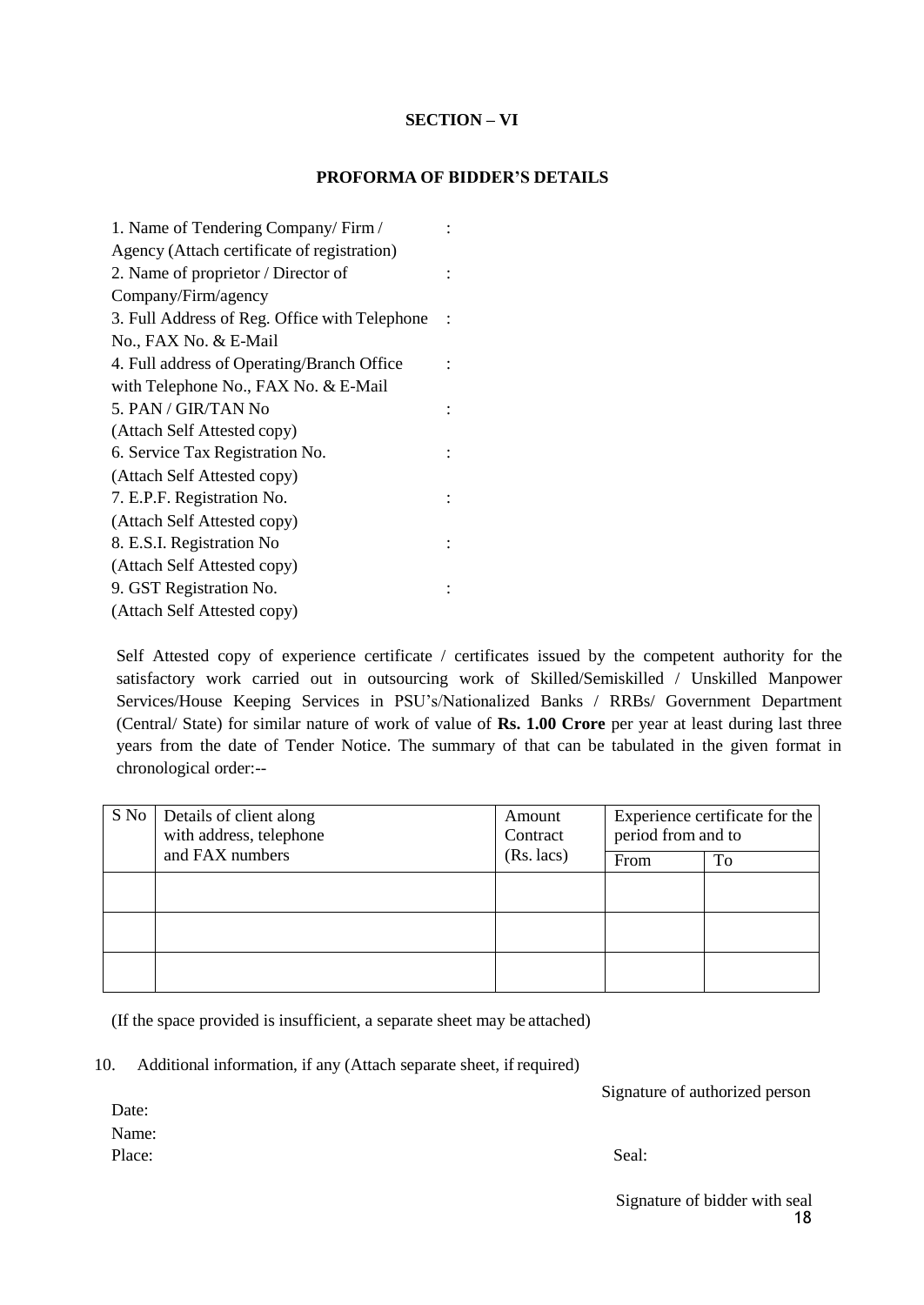#### **SECTION-VII**

# **PROFORMA FOR NO NEAR RELATIVE(S) OF THE FIRM / AGENCY WORKING IN BARODA GUJARAT GRAMIN BANK**

# **(To be executed on Rs.50/- Stamp paper & attested by Public Notary/Executive Magistrate by the bidder)**

| $R/\alpha$ |  |  |
|------------|--|--|

Hereby certify that none of my relative (s) as defined in the tender document is/are employed in **BARODA GUJARAT GRAMIN BANK** as per definition as detailed below. In case at any stage, it is found that the information given by me is false/incorrect, BGGB shall have the absolute right to take any action as deemed fit, without any prior intimation to me.

Signature of the tenderer with seal\*

The near relative (s) means:

a) Members of a Hindu Undivided family;

b) They are husband and wife.

c) The one is related to the other in manner as father, mother, son(s) & son's wife (daughter-in-law), Daughter (s) & daughter's husband (son-in-law), brother (s) and brother's wife and sister (s) & sister's husband (brother-in-law)

**In case of proprietorship firm, certificate will be given by the proprietor, and in case of partnership firm, Certificate will be given by all the partners and in case of Limited Company, Certificate will be given by all the Directors of the company or company secretary on behalf of all directors). Any breach of these conditions by the company or firm or any other person, the tender/work will be cancelled** and earnest money/security deposit will be forfeited at any stage whenever it is so noticed. The department will not pay any damages to the company or firm or the concerned person. The company or firm or the persons will also be debarred for further participation in the Bank.

Signature of the tenderer with seal\*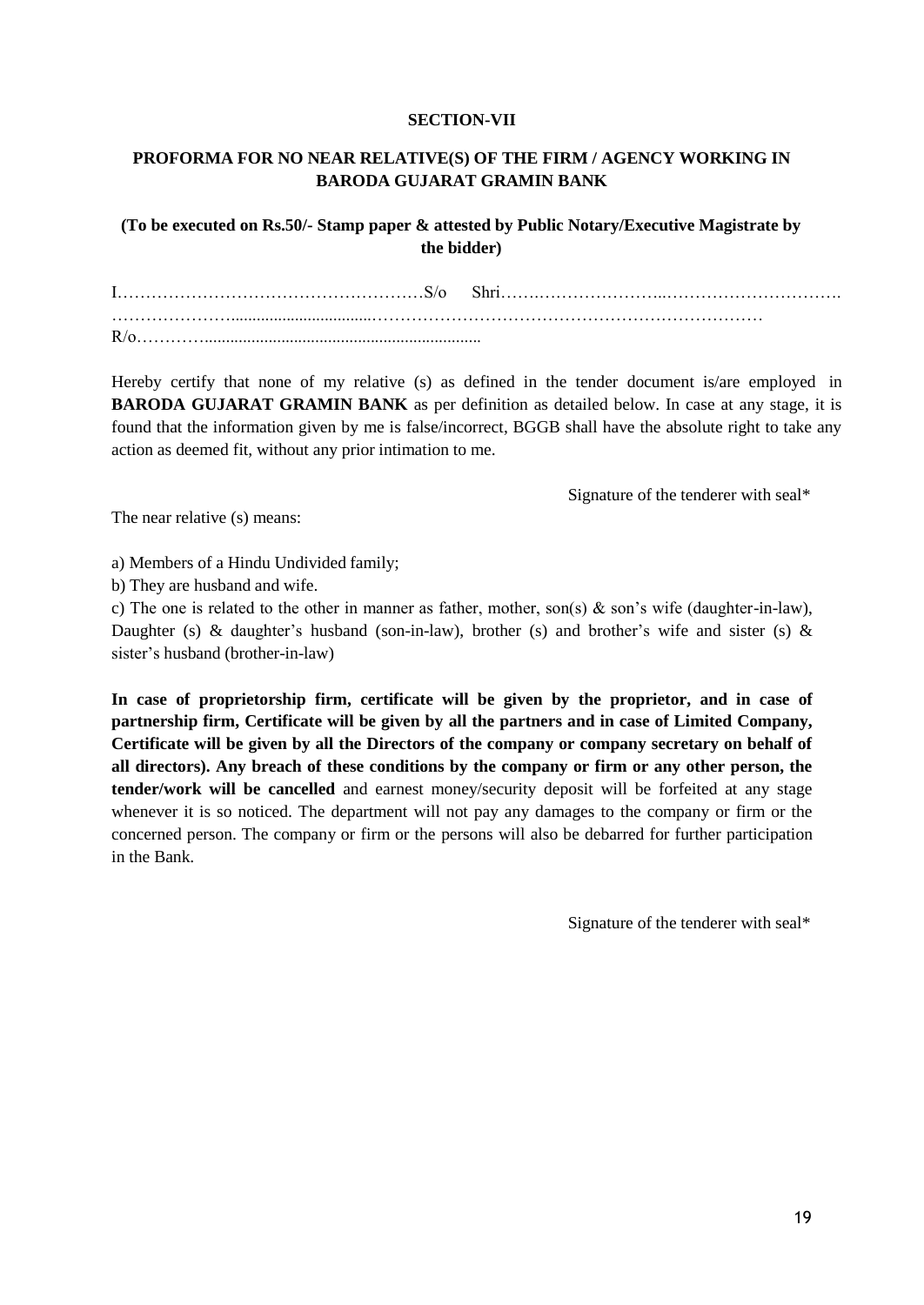#### **SECTION VIII**

#### **LETTER OF AUTHORISATION FOR ATTENDING BID OPENING**

(Must be submitted to on or before date of bid opening)

The General Manager, Baroda Gujarat Gramin Bank  $03^{\text{rd}}$  &  $04^{\text{th}}$  Floor, Suraj Plaza – I,

Sayajiganj,

To,

VADODARA - 390005

| Sub: Authorisation for attending bid opening on | (date) in the Tender |
|-------------------------------------------------|----------------------|
| of                                              |                      |

Following person is authorised to attend the bid opening for the tender mentioned above on behalf of (Bidder).

Name of the Representative Specimen Signature

1.

Signature of the Bidder

(Maximum one representative will be permitted to attend the bid opening. Permission for entry to the venue of bid opening may be refused in case authorisation as prescribed above is not received.)

Signature of bidder with seal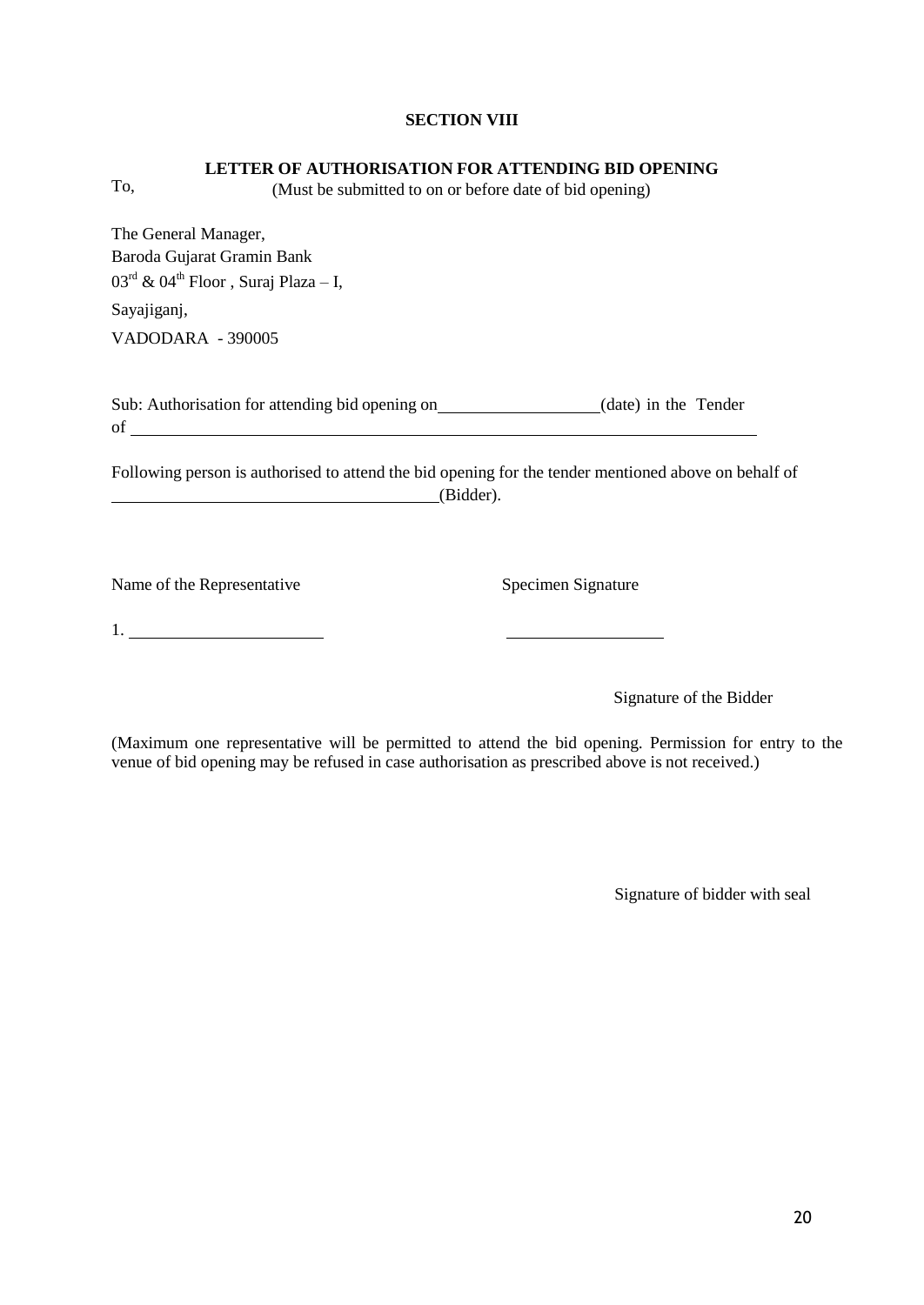# *SECTION IX*

# **DECLARATION FOR NON TEMPERING OF TENDER DOCUMENT**

I / We /Proprietor/ Partner(s)/ Director(s) of M/s ----------------------------------------- , hereby declare that I / We have not tampered the tender document issued vide Ref No. BGGB:HO:HRM:04:112 -RFP-RE-TENDER-HOUSEKEEPING dated 04.02.2022, which is downloaded from the website

*[www.bggb.in](http://www.bggb.in/)*

| Name & address of the firm: -------------------- |  |
|--------------------------------------------------|--|
|                                                  |  |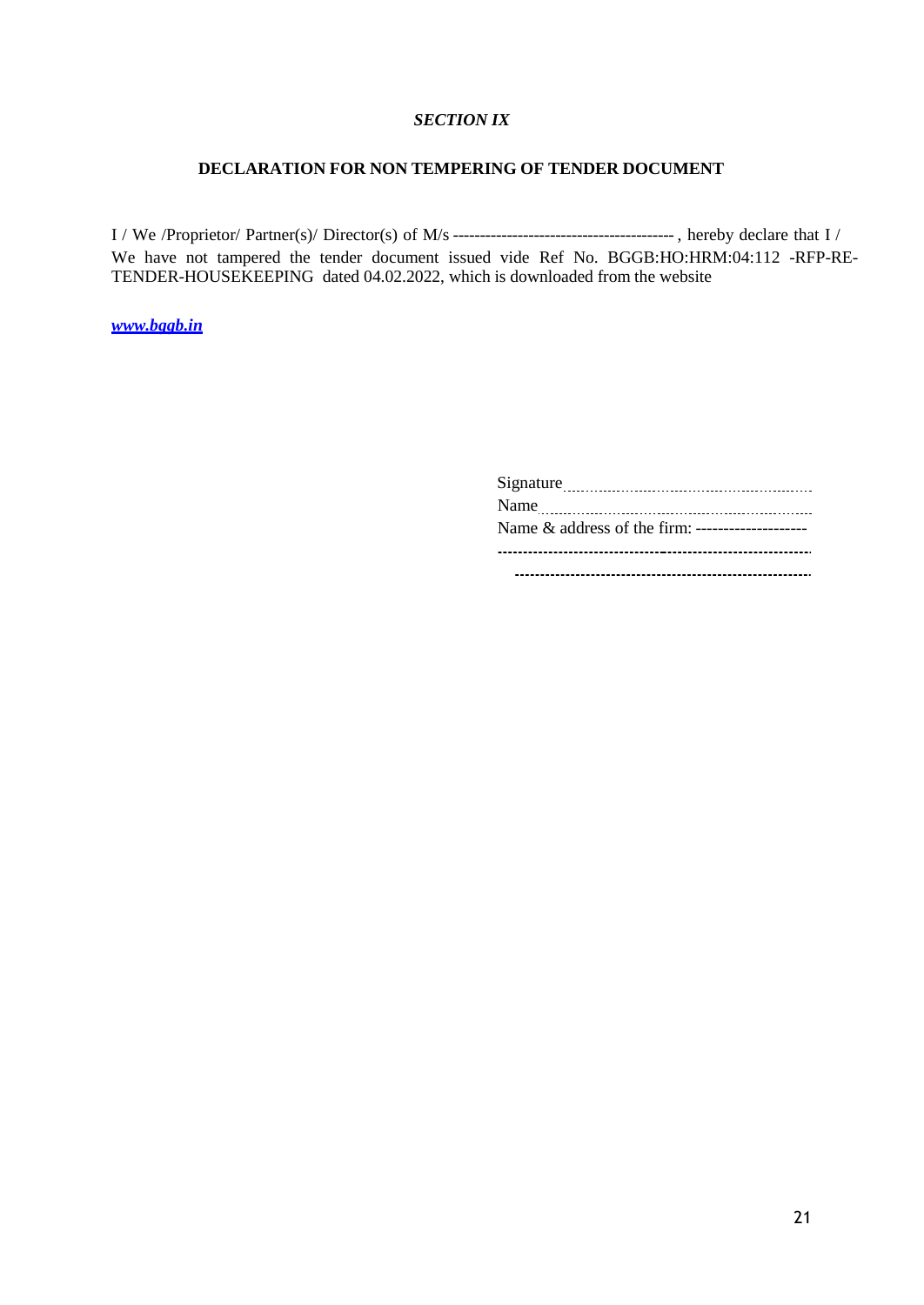### **SECTION X**

# **DECLARATION REGARDING BLACKLISTING/ NON-BLACKLISTING** *FROM TAKING PART IN GOVT.TENDER BY BGGB/GOVT. DEPT*

# **(To be executed on Rs.50/- Stamp paper & attested by Public Notary/Executive Magistrate by the bidder)**

I / We Proprietor/ Partner(s)/ Director(s) of M/S ------------------------------------------ hereby declare that the firm/company namely M/S. 1997. 1997. The entry of the state of the state of the state of the state of the state of the state of the state of the state of the state of the state of the state of the state of the state of the blacklisted or debarred in the past by BGGB or any other Government organization from taking part in Government tenders.

#### **Or**

I / We Proprietor/ Partner(s)/ Director(s) of M/S ------------------------------------------- hereby declare that the firm/company namely M/S. --------------------------------was blacklisted or debarred by BGGB, or any other Government Department from taking part in Government tenders for a period of ---------- years w.e.f.--------- --------. The period is over on ---------------and now the firm/company is entitled to take part in Government tenders.

In case the above information found false I/We are fully aware that the tender/ contract will be Rejected /cancelled by BGGB, and EMD/SD shall be forfeited. In addition to the above the Bank will not be responsible to pay the bills for any completed / partially completed work.

| Signature |
|-----------|
| Name      |
|           |
|           |
|           |

**Rubber Seal of the firm should be Affixed.**

Date: Signature of Bidder with seal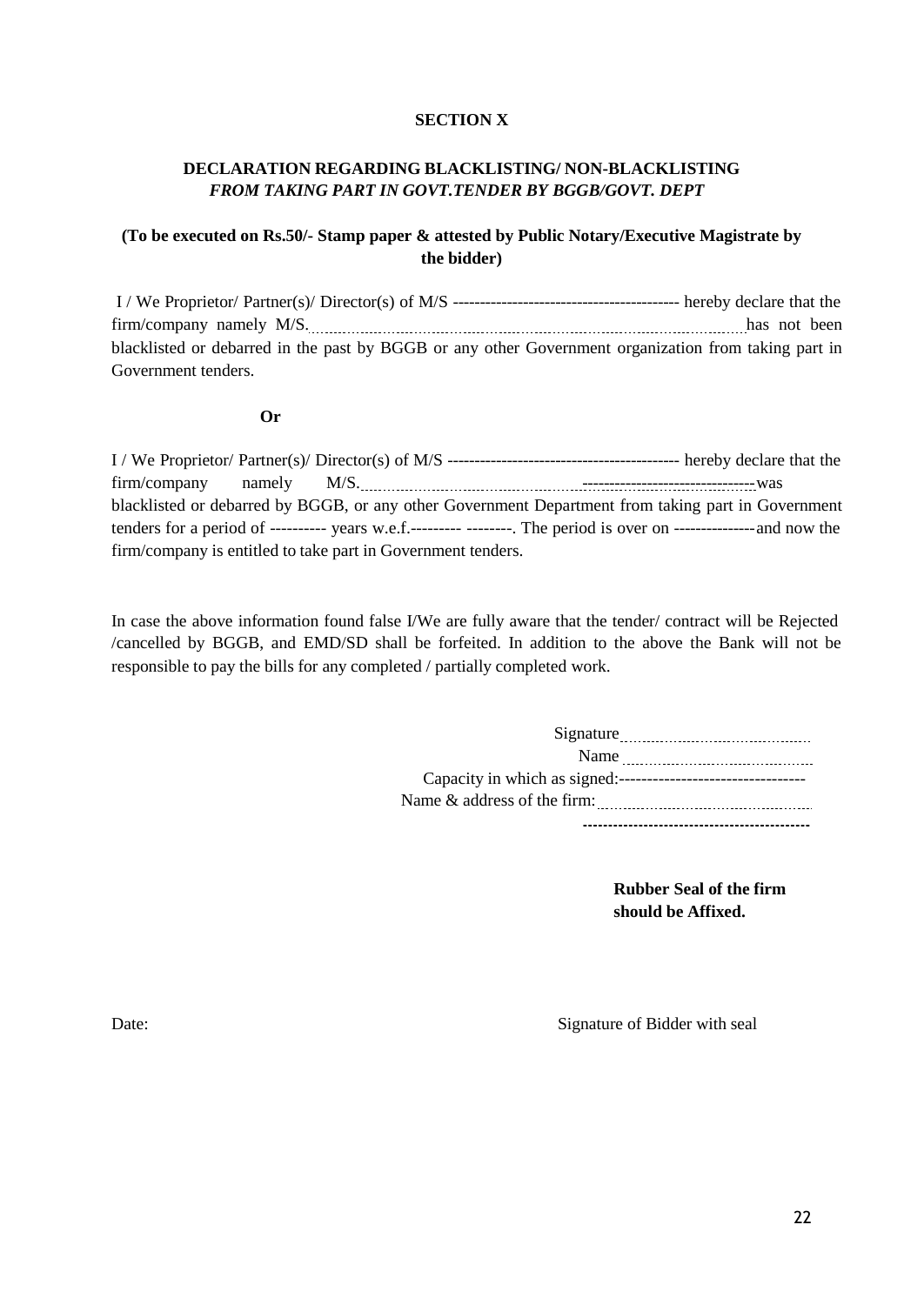### **SECTION XI**

#### **UNDERTAKING**

| Invoice no: ------------------------------ Dated---------------- Period/Month: |
|--------------------------------------------------------------------------------|
|                                                                                |
|                                                                                |

- 1. I/We strictly followed all rules & regulations under Contract Labour Act-1970 and Contract Labour (Regulation and Abolition) Central rule 1971 during currency of tender.
- 2. I/We shall be personally held responsible for default of non-payment to labours / manpower engaged/provided to BGGB for completion of work.
- 3. I/We ensured the strict compliance of various labour provisions of these labour laws:
	- a) Workmen's Compensation Act 1923.
	- b) Employees Provident Fund Act 1952.
	- c) Maternity benefit Act 1961.
	- d) Minimum wages Act 1948.
	- e) Payment of gratuity Act 1972.
	- f) Equal remuneration Act 1976.
	- g) Payment of Bonus Act,1965.
	- h) Any other applicable Act on Labour Regulation in force and amendments issued time to time by Govt. agencies.

I/We further undertake to abide by the terms and conditions of the contract and any lapse/failure to maintain these provisions shall be the liability of (Name of the the the Company/Agency/Firm) and the BGGB shall be free from any liability on this account.

Authorized Signatory

# **(NOTE: TO BE ATTCHED WITH EACH CLAIM / BILLS BY AGENCY / FIRM)**

Signature of bidder with seal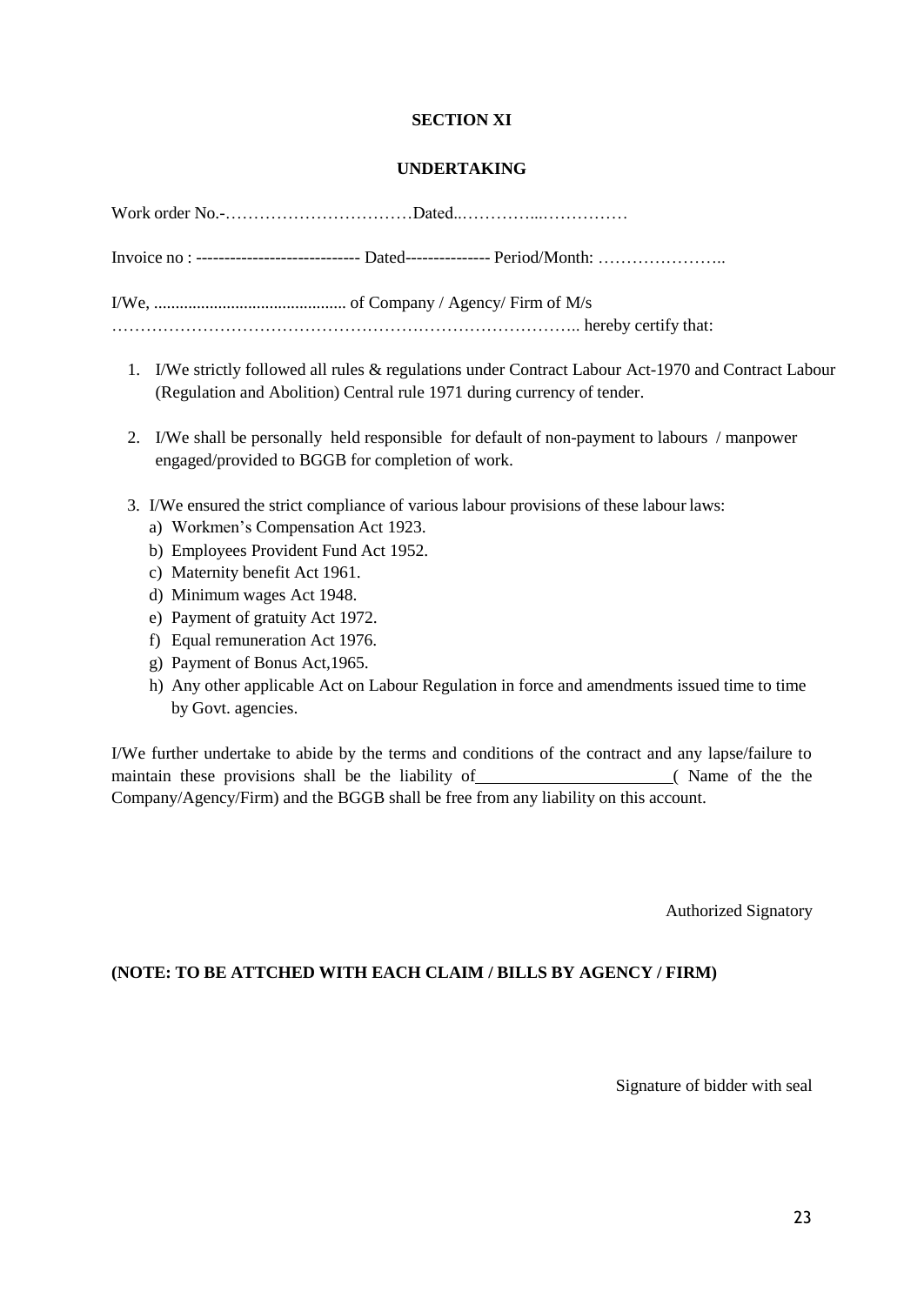# **SECTION-XII TECHNICAL BID**

| <b>Sr</b>      | <b>Particulars</b>                                  | To be filled by the participant                | <b>Marks allotted</b><br><b>By Bank</b> |
|----------------|-----------------------------------------------------|------------------------------------------------|-----------------------------------------|
| $\mathbf{1}$   | Full Name of the Company /                          |                                                |                                         |
|                | Organisation / Agency                               |                                                |                                         |
| $\overline{2}$ | Constitution                                        | Proprietorship / partnership                   |                                         |
|                |                                                     | /Company                                       |                                         |
|                |                                                     | (Registrations, deeds, bylaws to               |                                         |
|                |                                                     | be submitted)                                  |                                         |
| 3              | <b>Complete Address:</b>                            |                                                |                                         |
|                |                                                     |                                                |                                         |
|                |                                                     |                                                |                                         |
|                |                                                     |                                                |                                         |
|                | Telephone No                                        |                                                |                                         |
|                | Fax                                                 |                                                |                                         |
|                | e-mail                                              |                                                |                                         |
| $\overline{4}$ | Details of                                          | Address<br>Mobile No.<br>Name                  |                                         |
|                | Proprietor                                          | e-mail                                         |                                         |
|                | <b>Managing Partner</b>                             |                                                |                                         |
| 5              | <b>Managing Director</b><br>Name and Address of the |                                                |                                         |
|                | Contact Persons of the Firm                         |                                                |                                         |
|                | Phone/Mobile Nos                                    |                                                |                                         |
| 6              | Year of Establishment of the                        |                                                |                                         |
|                | Company/Firm                                        |                                                |                                         |
|                | (Enclose MOA/AOA)                                   |                                                |                                         |
|                | (Certificate of Registration &                      |                                                |                                         |
|                | Renewal)                                            |                                                |                                         |
| $\tau$         | <b>INCOME TAX PAN</b>                               |                                                |                                         |
|                | <b>TAN No</b>                                       |                                                |                                         |
|                | (With date)                                         |                                                |                                         |
| $8\,$          | Total Number of workmen                             | Number:                                        |                                         |
|                | employed / on the roll of the                       | We confirm that no minors are                  |                                         |
|                | company                                             | employed by our firms                          |                                         |
| 9              | Number & date of licence                            | ALC/CLC (Central Government).                  |                                         |
|                | issued under Contract Labour                        | Certificate of registration and up             |                                         |
|                | Act                                                 | to date Renewal certificates shall             |                                         |
|                | (Regulation & Abolition) Act                        | be enclosed.                                   |                                         |
|                | 1970, if applicable)                                |                                                |                                         |
| 10             | Details of application money                        | DD (Mention Number, date,                      |                                         |
|                | (+ GST at applicable rate)                          | issued by Bank)                                |                                         |
|                |                                                     |                                                |                                         |
| 11             | Details of EMD                                      | DD / BG (Mention Number, date,<br>issued Bank) |                                         |
|                |                                                     |                                                |                                         |
|                |                                                     |                                                |                                         |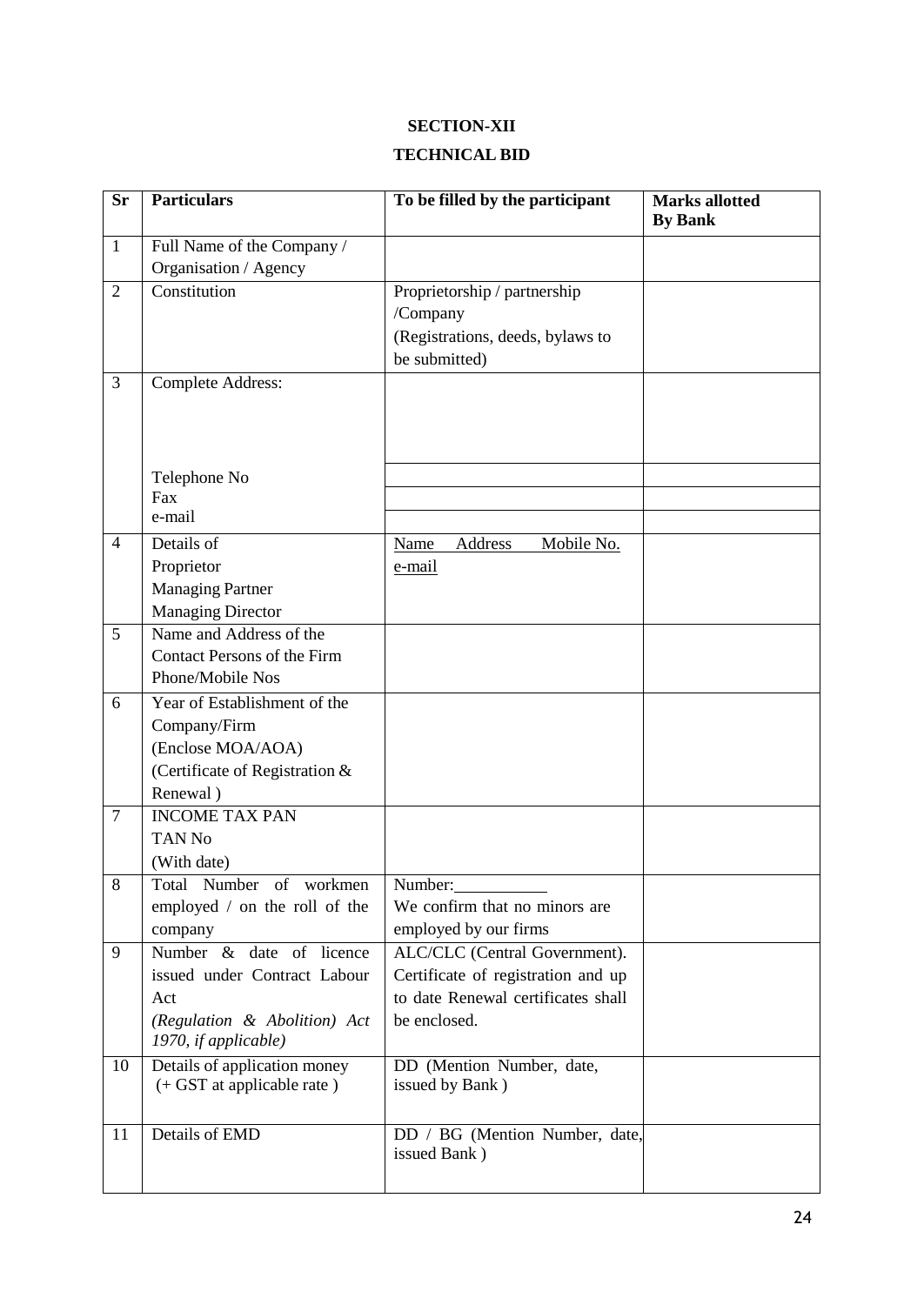| 11 | EPF NO with date<br>ESI No with date<br>GST No with date<br>(Copies of Certificates<br>and                                                                                                                                          |                                                                                 |  |
|----|-------------------------------------------------------------------------------------------------------------------------------------------------------------------------------------------------------------------------------------|---------------------------------------------------------------------------------|--|
|    | renewals shall be enclosed)                                                                                                                                                                                                         |                                                                                 |  |
| 12 | Main clients: (Bank/Financial<br>Institutions)<br>1.<br>2.<br>3.<br>Mention number of persons<br>provided and enclose copies of<br>work orders & contract<br>agreements and credentials                                             | Address and responsible person of<br>the client with cadre and mobile<br>number |  |
| 13 | Turnover, Profits earned during<br>last 3 financial years.(without<br>any change in the constitution)<br><attach<br>Self-attested,<br/>documentary proof<br/>like<br/>Audited Balance<br/>sheet,<br/>IT<br/>Returns&gt;</attach<br> |                                                                                 |  |
| 14 | Address of the Office in area of<br>operation of Bank. If not<br>available an assurance letter to<br>open Office in area of operation<br>of the Bank                                                                                |                                                                                 |  |
| 15 | For<br>remaining<br>and<br>terms<br>conditions enclose a separate<br>sheet as per checklist.                                                                                                                                        |                                                                                 |  |

I/We confirm that provisions of Minimum Wages Act will be complied with during the contract period.

**Verification:** I verify that all the details furnished above are true and correct to the best of my knowledge and belief. I understand that in case of furnishing of any false information or suppression of any material information, the bid shall be liable for rejection besides initiation of penal proceedings by the bank, if it deems fit.

Signature with Seal